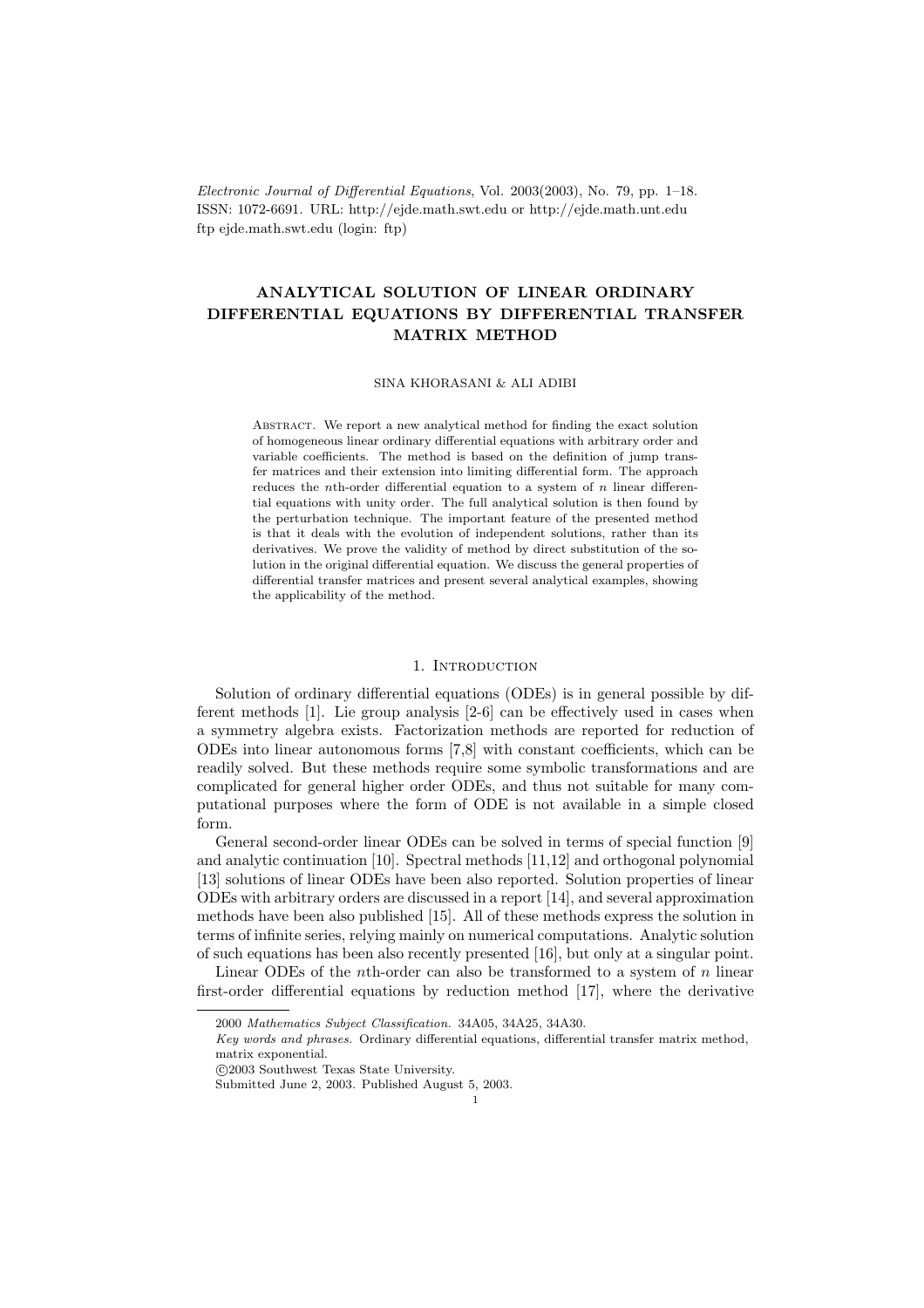of one parameter is regarded as the next parameter. This approach is based on the evolution of the solution function and its derivatives up to the order  $n$ . This method is therefore not useful when the evolution of independent solutions is of interest rather than the derivatives, such as waves in inhomogeneous media.

Recently, we have developed a new matrix-based exact analytical method in order to study the propagation of electromagnetic waves in non-uniform media with an arbitrary refractive index function [18,19]. The method is based on the modification of the well-known transfer matrix theory in optics [20] and quantum mechanics [21], and its extension into differential form. This method is simple, exact, and efficient, while reflecting the basic properties of the physical system described by the differential equation. We have also developed proper formalism for anisotropic non-uniform media, in which the governing equations are no longer scalar [22]. In this method, the solution is found by integration of an exponent square matrix and then taking its matrix exponential.

In this paper, we show that the differential transfer matrix method (DTMM) [18,19] can be also used for exact solution of linear ODEs with arbitrary variable coefficients. We only consider the homogeneous equation and its linear independent solutions, since once the linear independent solutions are known, the particular solution can be found by the method of variation of parameters due to Lagrange [2]. We show that the *n*th order ODE is transformed into a system of *n* homogeneous first order linear equations, which can be integrated either numerically by Runge-Kutta [23,24] or reflexive [25] methods, or analytically by matrix exponential techniques. Through direct substitution we rigorously show that the presented analytical solution satisfies the corresponding differential equation, and justify the approach through several illustrative examples. We also show that the famous Abel-Liouville-Ostogradsky theorem for the Wronskian of a linear ODE [26-28] can be easily proved through the DTMM.

In §2 we describe the outline of the problem and then formulate the jump transfer matrix method in §3. In §4 differential formulation, the fundamental theorem of DTMM, and treatment of singularities are described. Finally, the application of the DTMM to several ODEs of various orders is presented.

### 2. Statement of Problem

Consider the homogeneous ordinary linear differential equation of order  $n$ 

$$
\mathbb{L}f(x) = 0, \quad f: \mathbb{S} \mapsto \mathbb{C} \tag{2.1}
$$

where  $f(x)$  is an unknown analytic complex function in the set of complex variables  $\mathbb C$  with the connected domain  $\mathbb S \subset \mathbb C$ , and  $\mathbb L$  is a linear operator given by

$$
\mathbb{L} = \sum_{m=0}^{n} a_m(x) \frac{d^m}{dx^m}, \quad a_n(x) \equiv 1.
$$
 (2.2)

Here we assume that  $a_m : \mathbb{S} \to \mathbb{C}, m = 0, \ldots, n - 1$  are arbitrary analytic complex functions of  $x$ , being referred to as variable coefficients. If coefficients are constant, then under the condition described just below, a general solution to  $(2.1)$  is [1,29]

$$
f(x) = c_1 \exp(k_1 x) + c_2 \exp(k_2 x) + \dots + c_n \exp(k_n x), \qquad (2.3)
$$

where  $c_i, i = 1, \ldots, n$  are complex constants determined from either boundary or initial conditions, and  $k_i$ ,  $i = 1, ..., n$ , being referred here to as wavenumbers,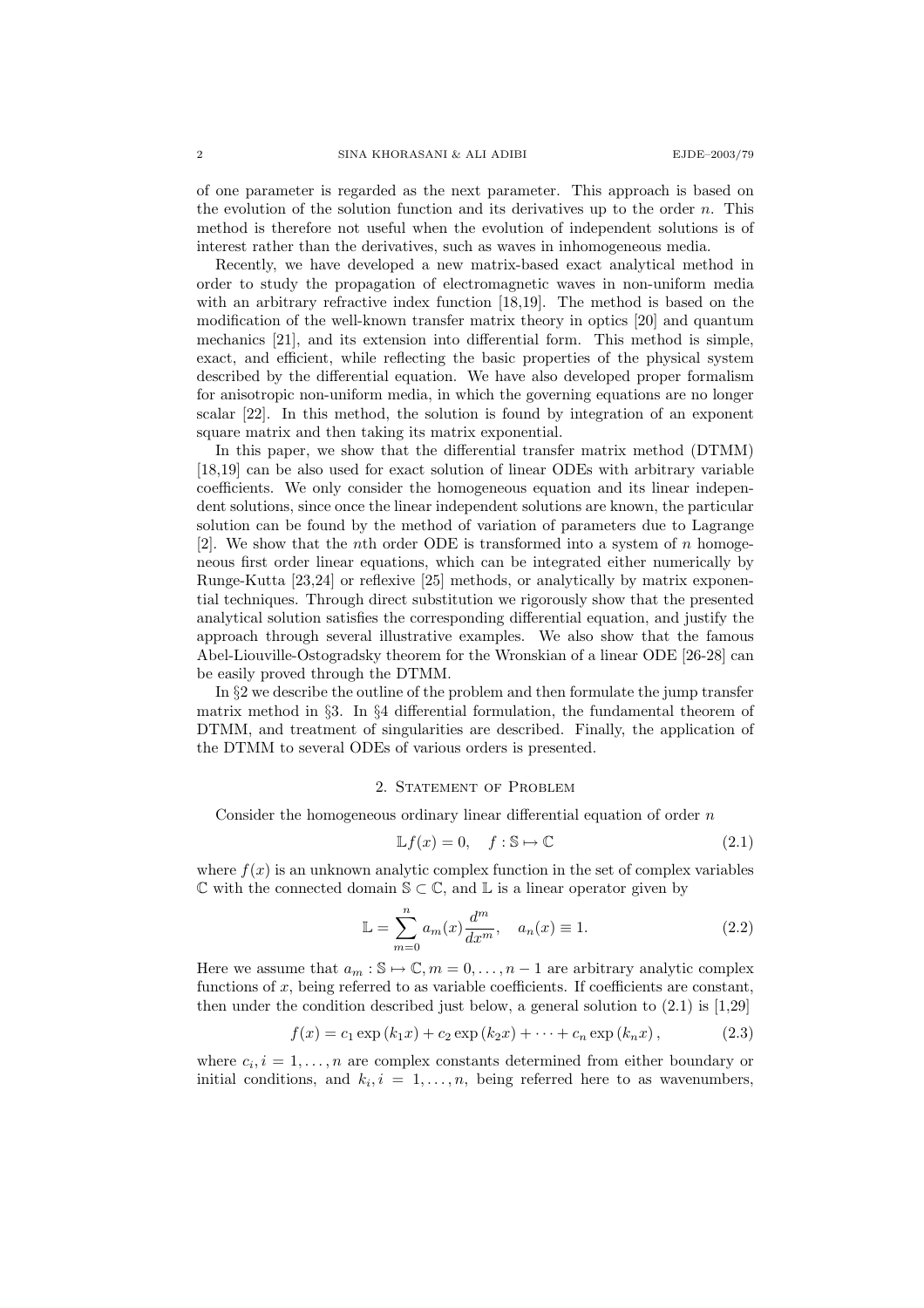satisfy the characteristic equation

$$
\sum_{m=0}^{n} a_m k_i^m = 0, \quad i = 1, \dots, n.
$$
 (2.4)

Moreover, for  $(2.3)$  to be a general solution of  $(2.1)$  with constant coefficients, it is necessary that  $\forall i, j; k_i \neq k_j$ , i.e. (2.4) has exactly *n* distinct roots. Now, if coefficient functions are not constant, then we propose a general solution to (2.1) of the form

$$
f(x) = f_1(x) \exp[k_1(x)x] + f_2(x) \exp[k_2(x)x] + \cdots + f_n(x) \exp[k_n(x)x], \quad (2.5)
$$

or equivalently

$$
f(x) = \exp[\Phi(x)]^t \mathbf{F}(x), \qquad (2.6)
$$

$$
\mathbf{F}(x) = \begin{bmatrix} f_1(x) \\ f_2(x) \\ \vdots \\ f_n(x) \end{bmatrix}, \quad \mathbf{\Phi}(x) = \begin{bmatrix} k_1(x)x \\ k_2(x)x \\ \vdots \\ k_n(x)x \end{bmatrix}, \tag{2.7}
$$

where the superscript  $t$  denotes the transposed matrix. Hereinafter, we shall refer to  $\mathbf{F}(x)$  and  $\mathbf{\Phi}(x)$  respectively as envelope and phase vector functions. In the above equation  $f_i(x)$  are functions to be determined and  $k_i(x)$ , being referred to as wavenumber functions, are complex functions of  $x$  satisfying the generalized algebraic characteristic equation

$$
\sum_{m=0}^{n} a_m(x) k_i^m(x) = 0, \quad i = 1, \dots, n.
$$
 (2.8)

For the sake of convenience, we here define the exponential of a vector  $v =$  ${v_i}_{n\times1}$  as  $\exp(\mathbf{v}) = {\exp(v_i)}_{n\times1}$ . In contrast,  $\exp(\mathbf{M})$  when M is a square matrix represents the matrix exponential of  $M$ , given by

$$
\exp\left(\mathbf{M}\right) = \mathbf{I} + \sum_{m=1}^{\infty} \frac{1}{m!} \mathbf{M}^m.
$$
 (2.9)

We define a domain  $S$  to be non-degenerate if  $(2.8)$  has exactly n distinct roots for all  $x \in \mathbb{S}$ , and m-fold degenerate if it is non-degenerate everywhere, but at finite number of isolated points, being referred to as singularities, at which (2.8) has a minimum of  $n-m$  distinct roots. If S is at least 1-fold degenerate for all  $x \in \mathbb{S}$ , then S is referred to as entirely degenerate. Later, we shall observe that non-singular solutions require S to be non-degenerate, and degenerate domains require special treatment.

We also define the diagonal wavenumber matrix as

$$
\mathbf{K}(x) = [k_i(x)\delta_{ij}]_{n \times n} = \text{diag}[k_1(x), \dots, k_n(x)],
$$
\n(2.10)

with  $\delta_{ij}$  being the Kronecker delta. Obviously, the diagonal elements of  $\mathbf{K}(x)$ , and thus  $\mathbf{K}(x)$  itself must satisfy (2.8). Moreover,  $|\mathbf{K}(x)| = a_0(x)$  and tr  $\{\mathbf{K}(x)\}$  =  $a_{n-1}(x)$ , where tr  $\{\cdot\}$  denotes the trace operator. The phase vector and wavenumber matrix are thus related as  $\Phi(x) = x\mathbf{K}(x) \mathbf{1}_{n\times 1}$ , where  $\mathbf{1}_{n\times 1}$  is a vector with unity elements. Hence, one has  $\exp[\Phi(x)] = \exp[xK(x)] \mathbf{1}_{n \times 1}$ .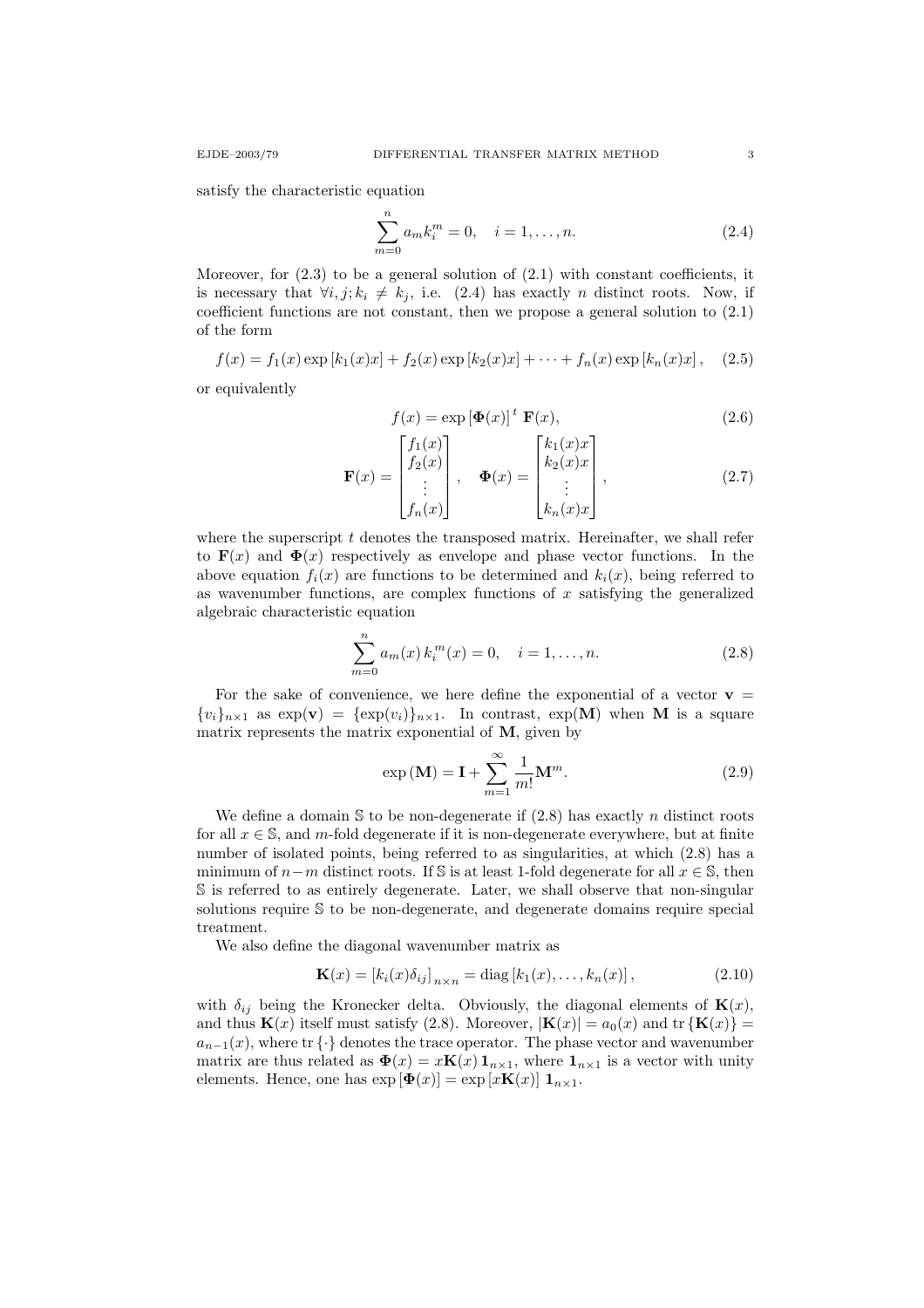#### 3. Jump Transfer Matrices

3.1. Transfer Matrix of a Single Jump. Without loss of generality, suppose that  $S \subset \mathbb{R}$  with  $\mathbb{R}$  being the set of real numbers. Furthermore, we let the variable coefficients  $a_i(x), i = 1, \ldots, n$  to be such stepwise constant discontinuous functions at  $x = X$  that  $\mathbf{K}(x < X) = \mathbf{K}_A$  and  $\mathbf{K}(x > X) = \mathbf{K}_B$  become constant matrices. We furthermore accept that both the sub-spaces  $\mathbb{S}_A = \{x : x \in \mathbb{S}, x \lt X\}$  and  $\mathbb{S}_B =$  ${x : x \in \mathbb{S}, x > X}$  are non-degenerate. In this case, the solution in S would be given by

$$
f(x) = \begin{cases} \exp\left[\Phi_A(x)\right]^t \mathbf{F}_A, & x \in \mathbb{S}_A\\ \exp\left[\Phi_B(x)\right]^t \mathbf{F}_B, & x \in \mathbb{S}_B \end{cases}
$$
 (3.1)

where the envelope vectors  $\mathbf{F}_A$  and  $\mathbf{F}_B$  must be constant, and  $\mathbf{\Phi}_A(x) = \{A_k x\}_{k \times 1}$ ,  $\Phi_B(x) = \{B_k x\}_{n\times1}$  with  $Ak_i$  and  $B_k$  satisfying the characteristic equation (2.4) in  $\mathbb{S}_A$  and  $\mathbb{S}_B$ . Analyticity of  $f(x)$  across  $x = X$  requires that

$$
f^{(m)}(X^-) = f^{(m)}(X^+), \quad m = 0, \dots, n-1,
$$
\n(3.2)

where  $f^{(m)}(x)$  is the mth derivative of  $f(x)$  with respect to x. Expanding (3.2) results in the set of equations

$$
\mathbf{D}_B \exp\left(X\mathbf{K}_B\right)\mathbf{F}_B = \mathbf{D}_A \exp\left(X\mathbf{K}_A\right)\mathbf{F}_A,\tag{3.3}
$$

in which  $\mathbf{K}_A$  and  $\mathbf{K}_B$  are given in (2.10). Also  $\mathbf{D}_A = \begin{bmatrix} A k_j^{i-1} \end{bmatrix}_{n \times n}$  and  $\mathbf{D}_B =$  $\left[ B k_j^{i-1} \right]_{n \times n}$  are matrices of Vandermonde type [30] given by

$$
\mathbf{D}_A = \begin{bmatrix} 1 & 1 & \cdots & 1 \\ Ak_1 & Ak_2 & \cdots & Ak_n \\ \vdots & \vdots & & \vdots \\ Ak_1^{n-1} & Ak_2^{n-1} & \cdots & Ak_n^{n-1} \end{bmatrix}, \quad \mathbf{D}_B = \begin{bmatrix} 1 & 1 & \cdots & 1 \\ Bk_1 & Bk_2 & \cdots & Bk_n \\ \vdots & \vdots & & \vdots \\ Bk_1^{n-1} & Bk_2^{n-1} & \cdots & Bk_n^{n-1} \end{bmatrix}.
$$
\n(3.4)

One can rewrite (3.3) as

$$
\mathbf{F}_B = \mathbf{Q}_{A \to B} \mathbf{F}_A,\tag{3.5}
$$

$$
\mathbf{Q}_{A \to B} = \exp\left(-X\mathbf{K}_B\right) \mathbf{D}_B^{-1} \mathbf{D}_A \exp\left(X\mathbf{K}_A\right),\tag{3.6}
$$

in which  $\mathbf{Q}_{A\rightarrow B}$  is defined as the jump transfer matrix from A to B. Similarly, one can define the downward jump transfer matrix as  $\mathbf{Q}_{B\to A} = \mathbf{Q}_{A\to B}^{-1}$ .

The determinant of the jump transfer matrix  $\mathbf{Q}_{A\rightarrow B}$  is

$$
|\mathbf{Q}_{A\rightarrow B}| = \exp\left[X\left(\text{tr}\left\{\mathbf{K}_A\right\} - \text{tr}\left\{\mathbf{K}_B\right\}\right)\right] \frac{|\mathbf{D}_A|}{|\mathbf{D}_B|},\tag{3.7}
$$

in which we have used the identity  $|\exp(\mathbf{M})| = \exp(\text{tr} \{ \mathbf{M} \})$ . The determinants can be also evaluated by noting the fact that  $|\mathbf{D}_r|$  are determinants of Vandermonde matrices, given by [30]

$$
|\mathbf{D}_r| = \begin{cases} 1, & n = 1 \\ \prod_{i > j} (r k_i - r k_j), & n > 1 \end{cases} \quad r = A, B. \tag{3.8}
$$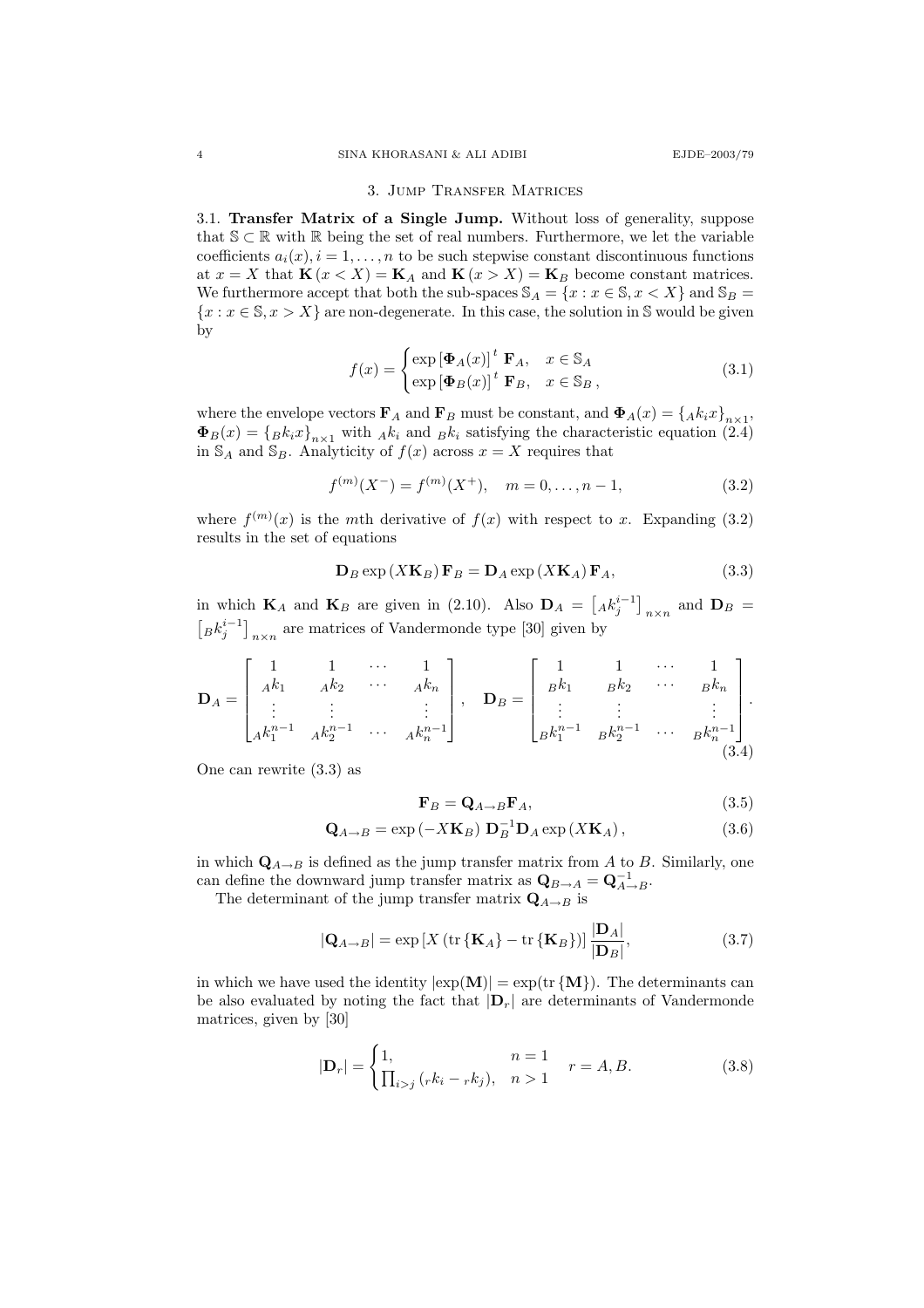Here, the product operator runs over all possible ordered pairs  $(i, j)$  with  $i > j$ . Now since  $\text{tr}\left\{\mathbf{K}_r\right\} = \sum_{i=1}^n rk_i = r a_{n-1}$  with  $r = A, B, (3.7)$  can be expanded as

$$
|\mathbf{Q}_{A \to B}| = \exp\left[X(a a_{n-1} - B a_{n-1})\right] \prod_{i > j} \frac{(A k_i - A k_j)}{(B k_i - B k_j)}.
$$
 (3.9)

3.2. Transfer Matrix of Multiple Jumps. When variable coefficients  $a_i(x)$ ,  $i =$  $1, \ldots, n$  are stepwise functions of x with arbitrary number of discontinuities or jumps over interfaces,  $\mathbf{K}(x)$  can be expressed as

$$
\mathbf{K}(x) = \mathbf{K}_p, \quad x \in \mathbb{S}_p, \quad p = 0, \dots, P,
$$
\n(3.10)

where the subset  $\mathbb{S}_p = \{x | X_p < x < X_{p+1}\}\$ ,  $p = 0, \ldots, P$  is referred to as the pth layer. Obviously,  $X_0 = \inf \{ \mathbb{S} \} = \inf \{ \mathbb{S}_0 \}$  and  $X_{P+1} = \sup \{ \mathbb{S} \} = \sup \{ \mathbb{S}_P \}$ . In this case, the corresponding envelope vectors are related as

$$
\mathbf{F}_s = \mathbf{Q}_{r \to s} \mathbf{F}_r, \quad r, s = 0, \dots, P,
$$
\n(3.11)

where  $\mathbf{Q}_{r\to s}$  is the transfer matrix from layer r to s, obtained by multiplication of single jump transfer matrices as

$$
\mathbf{Q}_{r \to s} = \mathbf{Q}_{s-1 \to s} \mathbf{Q}_{s-2 \to s-1} \cdots \mathbf{Q}_{r \to r+1}.
$$
 (3.12)

3.3. Properties of Jump Transfer Matrix. The transfer matrix  $Q_{r\rightarrow s}$  satisfies the basic properties

$$
\mathbf{Q}_{r \to r} = \mathbf{I}, \quad \text{(self-projection)} \tag{3.13}
$$

$$
\mathbf{Q}_{r \to s} = \mathbf{Q}_{s \to r}^{-1}, \quad \text{(inversion)} \tag{3.14}
$$

$$
\mathbf{Q}_{r \to s} = \mathbf{Q}_{u \to s} \mathbf{Q}_{r \to u}, \quad \text{(decomposition)} \tag{3.15}
$$

$$
|\mathbf{Q}_{r \to s}| = \exp\left[\sum_{p=r}^{s} X_p \sum_{i=1}^{n} \left(pk_i - p + 1k_i\right)\right] \prod_{i>j} \frac{\left(rk_i - rk_j\right)}{\left(sk_i - sk_j\right)}, \quad \text{(determinant)} \quad (3.16)
$$

with  $r, s, u = 0, \ldots, P$ . The properties (3.13), (3.14), and (3.15) are direct results of the definition of transfer matrices, and the determinant property (3.16) follows (3.12) and (3.9).

From (3.9) it can be observed that for systems with vanishing  $ra_{n-1}, r = 0, \ldots, P$ , the determinant property simplifies into

$$
|\mathbf{Q}_{r \to s}| = \prod_{i > j} \frac{(rk_j - rk_i)}{(sk_j - sk_i)}.
$$
\n(3.17)

This expression has the important feature of being dependent only on the local properties of the initial layer r and target layer s.

The transfer matrix  $\mathbf{Q}_{r\to s}$  satisfies the scaling property, that is it remains unchanged under transformations  $X_p \to \alpha X_p$  and  $_r k_i \to \alpha^{-1} r k_i$ . This can be directly observed either from (2.1) by making the change of variable  $x \to \alpha x$ , which accordingly scales the roots in an inverse manner, or direct substitution in (3.6). It also preserves the shifting property

$$
\mathbf{Q}_{r \to s} = \exp\left(-\xi \mathbf{K}_s\right) \hat{\mathbf{Q}}_{r \to s} \exp\left(\xi \mathbf{K}_r\right), \quad \text{(shifting)} \tag{3.18}
$$

in which  $\xi$  is the amount of shift over x-axis and  $\hat{Q}_{r \to s}$  is the transfer matrix corresponding to shifted space. This property follows (3.6) and (3.12). The shift theorem plays an important role in the theory of wave propagation in one-dimensional periodic structures in electromagnetic and optics [31].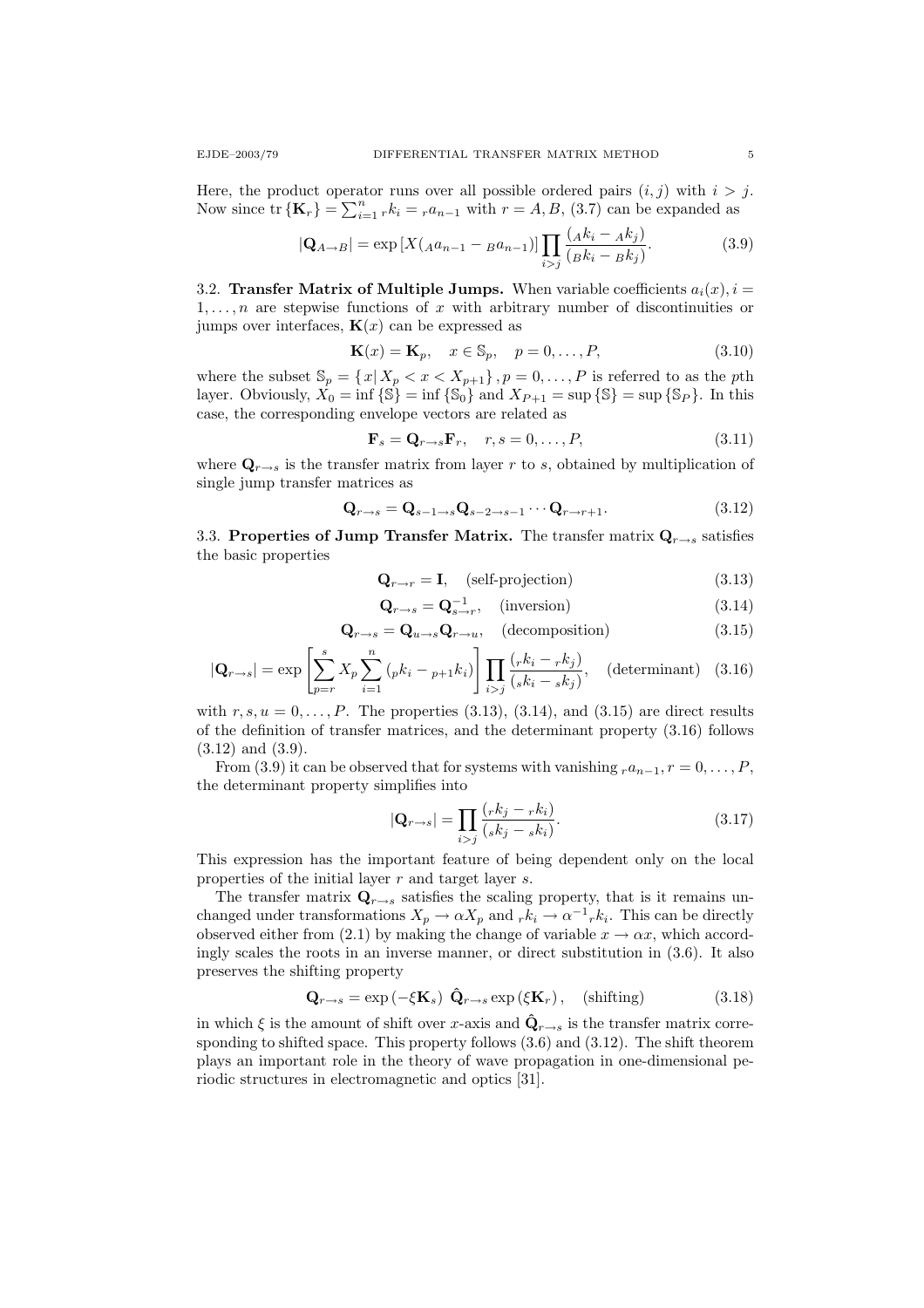In the next section we shall show that how one can solve  $(2.1)$  in its most general form by extension of jump transfer matrices into differential form.

### 4. Differential Transfer Matrix Method (DTMM)

4.1. Formulation. First assume that the wavenumber matrix  $K(x)$  is a smoothly varying function of  $x$ . For the moment, we also assume that  $S$  is non-degenerate. Following the notation in the previous section, let  $A$  and  $B$  denote respectively the sub-domains  $\mathbb{S}_A = [x - \delta x, x]$  and  $\mathbb{S}_B = [x, x + \delta x]$ . If  $\delta x$  is small enough, one can approximate the wavenumber matrix as  $\mathbf{K} (t \in \mathbb{S}_A) \approx \mathbf{K}(x) \equiv \mathbf{K}_A$ , and  $\mathbf{K}$  ( $t \in \mathbb{S}_B$ )  $\approx \mathbf{K}(x + \delta x) \equiv \mathbf{K}_B$ . Accordingly, one has

$$
\mathbf{F}\left(x+\delta x\right) \approx \mathbf{F}_B = \mathbf{Q}_{A \to B} \mathbf{F}_A \approx \mathbf{Q}_{A \to B} \mathbf{F}(x) \tag{4.1}
$$

The above equation is accurate to the first order. So, one can expand the transfer matrix  $\mathbf{Q}_{A\to B}$  through its definition (3.6) as

$$
\mathbf{Q}_{A\rightarrow B} = \exp(-x\mathbf{K}_{B}) \mathbf{D}_{B}^{-1} \mathbf{D}_{A} \exp(x\mathbf{K}_{A})
$$
  
\n
$$
= \exp[-x(\mathbf{K}_{A} + \delta \mathbf{K})] (\mathbf{D}_{A} + \delta \mathbf{D})^{-1} \mathbf{D}_{A} \exp(x\mathbf{K}_{A})
$$
  
\n
$$
\approx \exp(-x\mathbf{K}_{A}) (\mathbf{I} - x\delta \mathbf{K}) [\mathbf{D}_{A}^{-1} - \mathbf{D}_{A}^{-1}(\delta \mathbf{D}) \mathbf{D}_{A}^{-1}] \mathbf{D}_{A} \exp(x\mathbf{K}_{A}) \quad (4.2)
$$
  
\n
$$
= \exp(-x\mathbf{K}_{A}) (\mathbf{I} - x\delta \mathbf{K}) (\mathbf{I} - \mathbf{D}_{A}^{-1}\delta \mathbf{D}) \exp(x\mathbf{K}_{A})
$$
  
\n
$$
\approx \exp(-x\mathbf{K}_{A}) (\mathbf{I} - x\delta \mathbf{K} - \mathbf{D}_{A}^{-1}\delta \mathbf{D}) \exp(x\mathbf{K}_{A}),
$$

in which we have used the Taylor expansion of matrix exponential and differential property of inverse matrices [32], and have neglected the 2nd- and higher-order variations. The matrix  $\delta {\bf K}$  can be approximated as

$$
\delta \mathbf{K} = [\delta k_i \delta_{ij}] \approx [k'_i(x) \delta_{ij}] \, \delta x = \frac{d}{dx} \mathbf{K}(x) \delta x. \tag{4.3}
$$

 $\chi$ From  $(3.4)$  one also has

$$
\delta \mathbf{D} = \begin{bmatrix} 0 & 0 & \cdots & 0 \\ 1 & 1 & \cdots & 1 \\ \vdots & \vdots & & \vdots \\ (n-1)_A k_1^{n-2} & (n-1)_A k_2^{n-2} & \cdots & (n-1)_A k_n^{n-2} \end{bmatrix} \frac{d}{dx} \mathbf{K}(x) \delta x \quad (4.4)
$$

$$
\equiv \mathbf{C} \delta \mathbf{K}.
$$

So we can rewrite (4.1) as

$$
\delta \mathbf{F}(x) \approx (\mathbf{Q}_{A \to B} - \mathbf{I}) \mathbf{F}(x) \equiv \mathbf{U}(x) \mathbf{F}(x) \delta x.
$$
 (4.5)

But the matrix  $U(x)$  can be found from (4.2) and (4.4) as

$$
\mathbf{U}(x) \approx -\exp\left(-x\mathbf{K}\right)\left(x\mathbf{I} + \mathbf{D}^{-1}\mathbf{C}\right)\frac{\delta \mathbf{K}}{\delta x} \exp\left(x\mathbf{K}\right),\tag{4.6}
$$

where the trivial subscript A has been dropped.

Now, if we let  $\delta x$  approach zero, (4.5) and (4.6) become exact and can be rewritten as

$$
d\mathbf{F}(x) = \mathbf{U}(x)\mathbf{F}(x)dx,
$$
\n(4.7)

$$
\mathbf{U}(x) = -x\mathbf{K}'(x) - \exp\left[-x\mathbf{K}(x)\right]\mathbf{D}(x)^{-1}\mathbf{C}(x)\mathbf{K}'(x)\exp\left[x\mathbf{K}(x)\right].\tag{4.8}
$$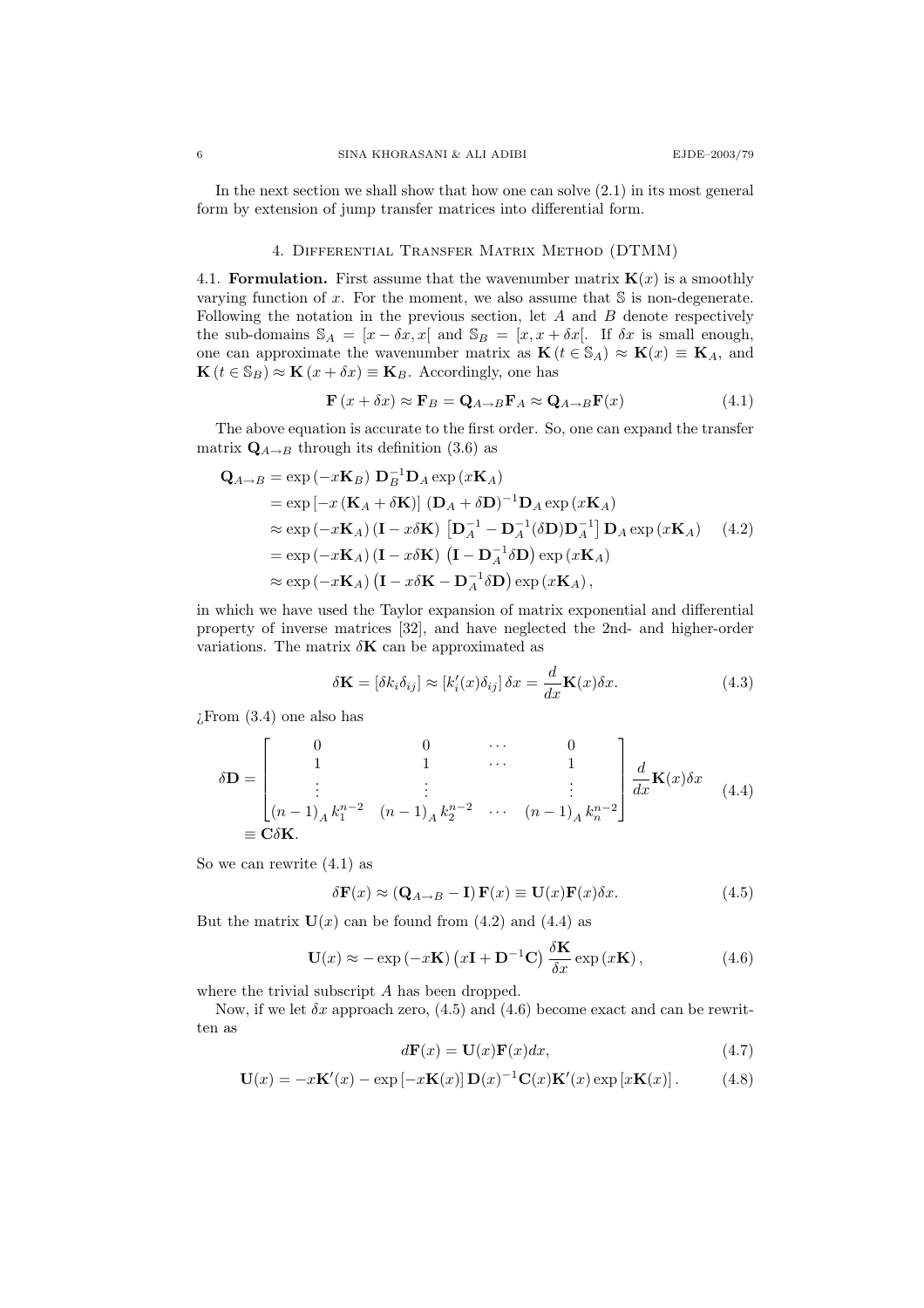Hereinafter, we refer to  $U(x)$  as the differential transfer or the kernel matrix. In  $(4.8)$ , we have

$$
\mathbf{C}(x) = \left[ (i-1) k_j^{i-2}(x) \right]_{n \times n}, \mathbf{D}(x) = \left[ k_j^{i-1}(x) \right]_{n \times n},
$$
(4.9)

$$
\mathbf{K}(x) = [k_i(x)\delta_{ij}]_{n \times n}, \mathbf{K}'(x) = [k'_i(x)\delta_{ij}]_{n \times n}.
$$
\n(4.10)

While (4.7) can be integrated by numerical methods [23-25], it permits an exact solution of the form

$$
\mathbf{F}(x_2) = \mathbf{Q}_{x_1 \to x_2} \mathbf{F}(x_1),\tag{4.11}
$$

for  $\forall x_1, x_2 \in \mathbb{S}$ . Here  $\mathbf{Q}_{x_1 \to x_2}$  is referred to as the transfer matrix from  $x_1$  to  $x_2$ , given by the Dyson's perturbation theory as [33-37]

$$
\mathbf{Q}_{x_1 \to x_2} = \mathbf{I} + \int_{x_1}^{x_2} dt_1 \mathbf{U}(t_1) + \int_{x_1}^{x_2} dt_1 \int_{x_1}^{t_1} dt_2 \mathbf{U}(t_1) \mathbf{U}(t_2) + \dots
$$
  
+ 
$$
\int_{x_1}^{x_2} dt_1 \int_{x_1}^{t_1} dt_2 \int_{x_1}^{t_2} dt_3 \dots \int_{x_1}^{t_{m-1}} dt_m \mathbf{U}(t_1) \dots \mathbf{U}(t_m) + \dots,
$$
 (4.12)

By defining  $\mathbb P$  as the so-called chronological ordering operator [33-37], it is possible to rewrite (4.12) as

$$
\mathbf{Q}_{x_1 \to x_2} = \sum_{m=0}^{\infty} \frac{1}{m!} \int_{x_1}^{x_2} dt_1 \int_{x_1}^{x_2} dt_2 \int_{x_1}^{x_2} dt_3 \dots \int_{x_1}^{x_2} dt_m \mathbb{P} [\mathbf{U}(t_1) \dots \mathbf{U}(t_m)] . (4.13)
$$

Often, (4.13) is symbolically written as [33-37]

$$
\mathbf{Q}_{x_1 \to x_2} = \mathbb{P} \exp \left[ \int_{x_1}^{x_2} \mathbf{U}(x) dx \right] \equiv \mathbb{P} \exp \left( \mathbf{M}_{x_1 \to x_2} \right), \tag{4.14}
$$

in which  $M_{x_1 \to x_2}$  is the integral of the kernel matrix and referred to as the transfer exponent matrix. The above expression can be greatly simplified if the kernel matrix  $U(x)$  satisfies one of the few existing sufficient conditions for integrability, including when it commutes with  $\mathbf{M}_{x_1 \to x_2}$  [38-40], or it satisfies the Fedorov's condition [40], or it commutes with itself for  $\forall x_1, x_2 \in \mathbb{S}$ . In this case, one has

$$
\mathbf{Q}_{x_1 \to x_2} = \exp\left[\int_{x_1}^{x_2} \mathbf{U}(x) dx\right]. \tag{4.15}
$$

Although in general (4.15) is not necessarily the exact transfer matrix, it is known that both (4.11) and (4.15) must have the same determinant [39]. Also their traces are equal at least to the second order. This can be easily justified by comparing the expansion of (4.15) to (4.12) and using the cyclic permutation property of  $\mathrm{tr} \{\cdot\}$ [30]. This means for the case of second-order equations with  $n = 2$ , (4.15) can be used instead of (4.14), with an accuracy better than second-order. If needed, the exact transfer matrix can be directly found by numerical integration of equation [41]

$$
d\mathbf{Q}_{x_1 \to x} = \mathbf{U}(x)\mathbf{Q}_{x_1 \to x} dx, \tag{4.16}
$$

with the initial condition  $\mathbf{Q}_{x_1 \to x_1} = \mathbf{I}$ .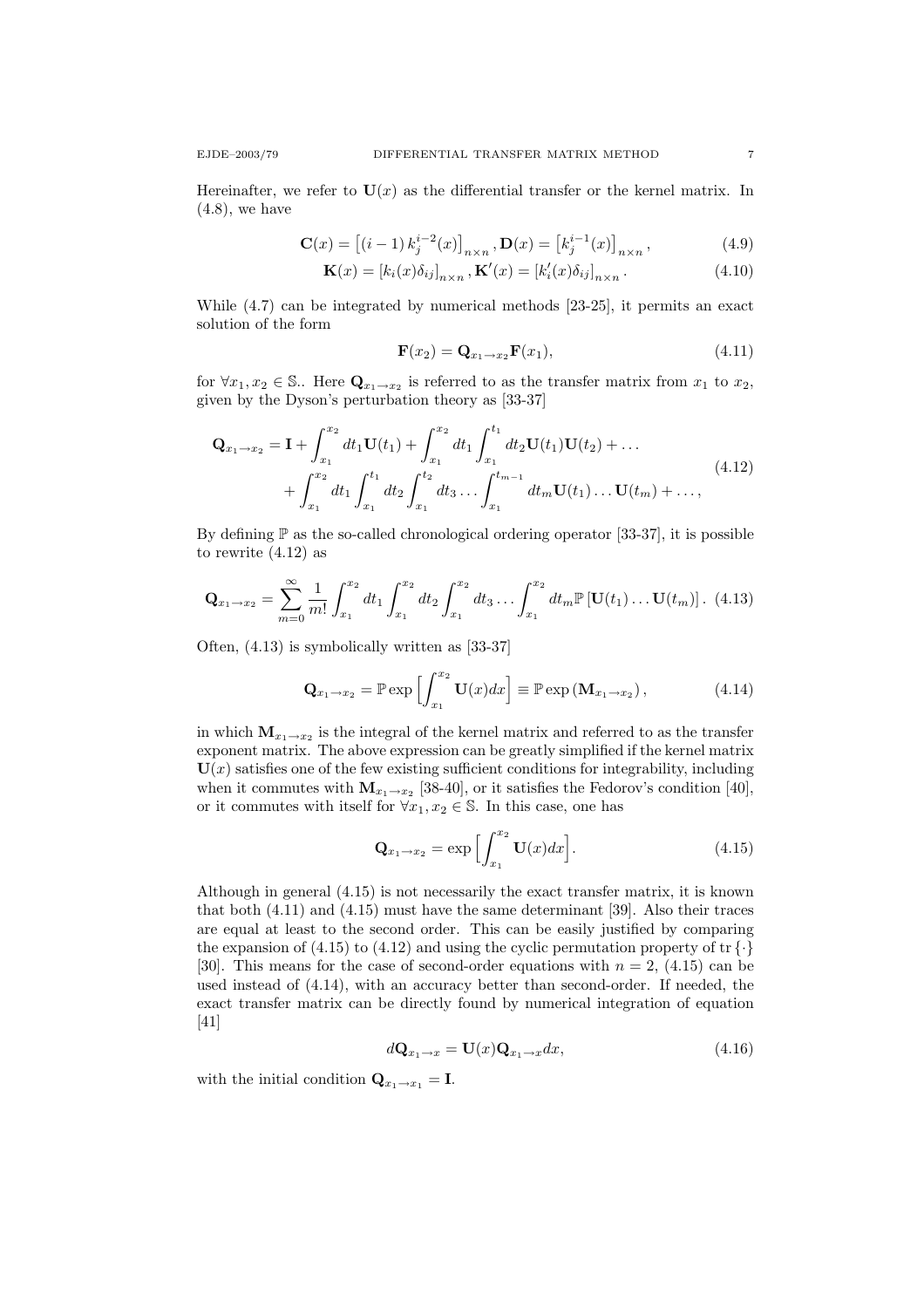4.2. Properties of Transfer Matrix. The transfer matrix  $\mathbf{Q}_{x_1 \to x_2}$  from  $x_1$  to  $x_2$ clearly preserves the properties (3.13), (3.14) and (3.15), and as discussed above, its determinant is always equal to the determinant of its counterpart given by (4.15). Therefore,  $|{\bf Q}_{x_1 \to x_2}| = \exp(\text{tr} \{ {\bf M}_{x_1 \to x_2} \})$ . But the transfer exponent matrix  $\mathbf{M}_{x_1 \to x_2}$  can be written as the sum of the jump  $\mathbf{J}_{x_1 \to x_2}$  and propagation  $\mathbf{T}_{x_1 \to x_2}$ matrices given by

$$
\mathbf{J}_{x_1 \to x_2} = -\int_{x_1}^{x_2} \exp\left[-x\mathbf{K}(x)\right] \mathbf{D}(x)^{-1} \frac{d}{dx} \left\{\mathbf{D}(x) \exp\left[x\mathbf{K}(x)\right]\right\} dx, \tag{4.17}
$$

$$
\mathbf{T}_{x_1 \to x_2} = \int_{x_1}^{x_2} \mathbf{K}(x) dx.
$$
 (4.18)

The validity of the identity  $\mathbf{M}_{x_1 \to x_2} = \mathbf{J}_{x_1 \to x_2} + \mathbf{T}_{x_1 \to x_2}$  can be verified by comparing the integrands of both sides. The propagation matrix  $\mathbf{T}_{x_1 \to x_2}$  is diagonal and also has a diagonal matrix exponential given by

$$
\exp\left(\mathbf{T}_{x_1 \to x_2}\right) = \left[\exp\left(\int_{x_1}^{x_2} k_i(x) dx\right) \delta_{ij}\right].\tag{4.19}
$$

Therefore, its determinant can be easily found by multiplying its diagonal elements. The determinant  $|\mathbf{J}_{x_1 \to x_2}|$  can be obtained using the relation  $\mathbf{D}'(x) = \mathbf{C}(x)\mathbf{K}'(x)$ according to (4.4), and the identity (see Appendix A)

$$
\left| \exp \left[ \int_{x_1}^{x_2} \mathbf{H}(x)^{-1} \mathbf{H}'(x) dx \right] \right| = \left| \mathbf{H}^{-1}(x_1) \mathbf{H}(x_2) \right|, \tag{4.20}
$$

as

$$
\left|\exp\left(\mathbf{J}_{x_1\to x_2}\right)\right| = \left|\exp\left[-x_2\mathbf{K}(x_2)\right]\mathbf{D}(x_2)^{-1}\mathbf{D}(x_1)\exp\left[x_1\mathbf{K}(x_1)\right]\right|.\tag{4.21}
$$

Finally, the determinant  $|Q_{x_1 \to x_2}|$  can be thus found using the well-known identities [29]  $|\exp(A + B)| = |\exp(A)| \times |\exp(B)|$ , and  $|\exp(M)| = \exp(\text{tr} \{M\})$  as

$$
|\mathbf{Q}_{x_1 \to x_2}| = \exp\left(\text{tr}\left\{\mathbf{T}_{x_1 \to x_2}\right\}\right) \times \exp\left(\text{tr}\left\{\mathbf{J}_{x_1 \to x_2}\right\}\right). \tag{4.22}
$$

Using the  $(4.19)$ ,  $(4.21)$ , and  $(3.8)$  one can finally obtain

$$
|\mathbf{Q}_{x_1 \to x_2}|
$$
  
=  $\exp\left(x_1 \operatorname{tr} \left\{ \mathbf{K}(x_1) \right\} - x_2 \operatorname{tr} \left\{ \mathbf{K}(x_2) \right\} - \int_{x_1}^{x_2} \operatorname{tr} \left\{ \mathbf{K}(x) \right\} dx \right) \times \prod_{i > j} \frac{k_i(x_1) - k_j(x_1)}{k_i(x_2) - k_j(x_2)}$   
=  $\exp\left[x_1 a_{n-1}(x_1) - x_2 a_{n-1}(x_2) - \int_{x_1}^{x_2} a_{n-1}(x) dx\right] \times \prod_{i > j} \frac{k_i(x_1) - k_j(x_1)}{k_i(x_2) - k_j(x_2)}$ . (4.23)

This equation can be compared to (3.16) as the determinant property of transfer matrix. Notice that if  $a_{n-1}(x) \equiv 0$ , then (4.23) reduces to

$$
|\mathbf{Q}_{x_1 \to x_2}| = \prod_{i > j} \frac{k_i(x_1) - k_j(x_1)}{k_i(x_2) - k_j(x_2)}.
$$
\n(4.24)

This shows that the determinant of the transfer matrix is only a function of starting and end points  $x_1$  and  $x_2$ . Note that the transformation

$$
f(x) \to \exp\left[-\frac{1}{n}\int a_{n-1}(x)dx\right]h(x) \tag{4.25}
$$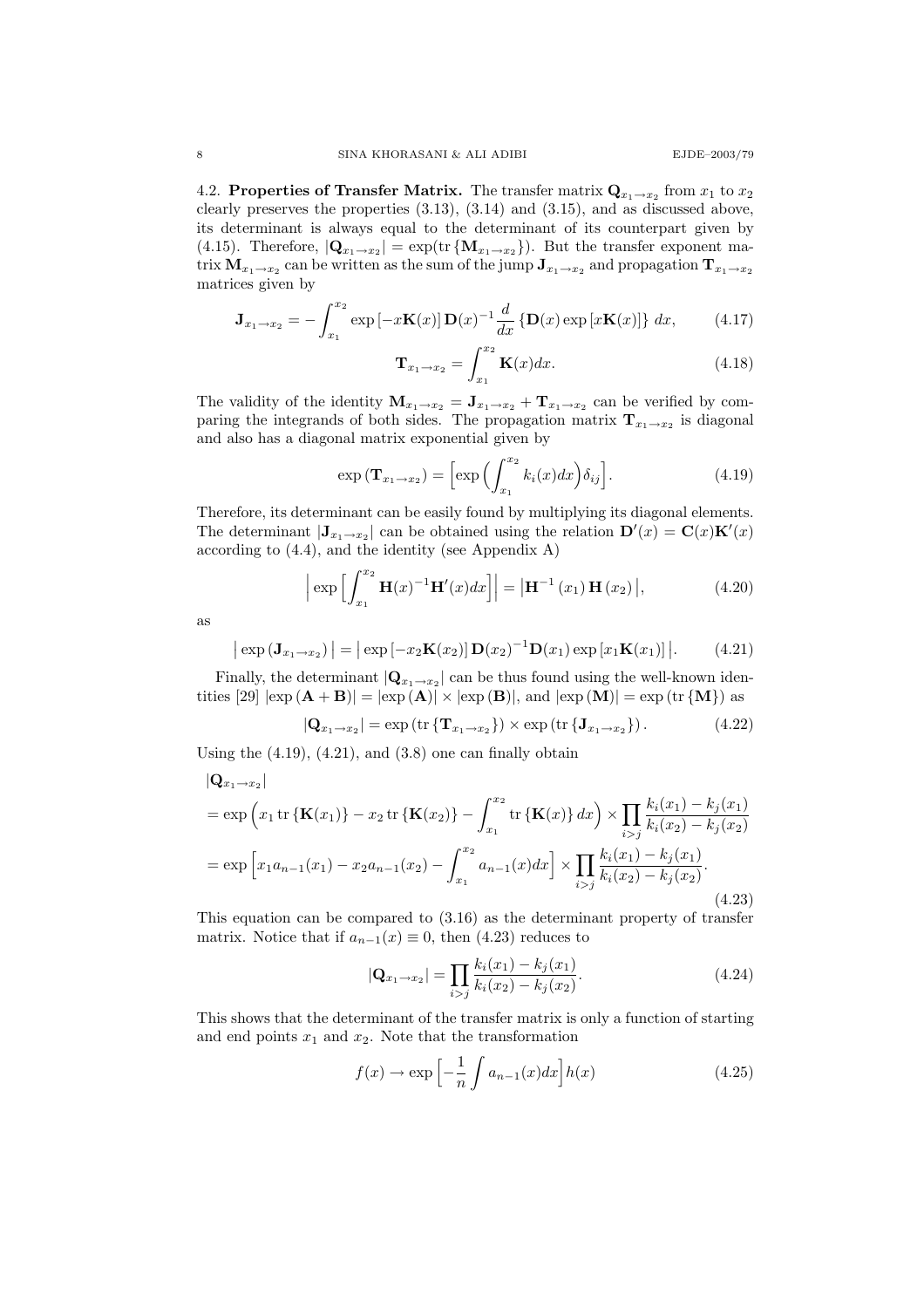in  $(2.1)$  always gives rise to a new nth-order ODE with identically vanishing coefficient of  $h^{(n-1)}(x)$  term. Therefore, the above property of determinants can be always met through the above mentioned transformation.

The shifting property (3.18) and scaling properties must also preserve, since the transfer matrix  $\mathbf{Q}_{x_1 \to x_2}$  is indeed obtained by dividing the sub-domain  $[x_1, x_2]$  into infinitely many thin layers and multiplying the infinitesimal jump transfer matrices.

4.3. Justification of DTMM. Here we prove that the DTMM formulation is exact by showing that the solution satisfies (2.1) through direct substitution.

**Lemma 4.1.** Let the Vandermonde matrix  $D$  be invertible. Then the elements of its inverse  $\mathbf{D}^{-1} = [\gamma_{ij}]$  satisfy  $\sum_{i=1}^{n} \gamma_{ir} k_i^{m-1} = \delta_{mr}$  where  $1 \leq m \leq n$ .

*Proof.* The Vandermonde coefficients  $\gamma_{ij}$  are found from the expansion of Lagrange interpolation polynomials as [42,43]

$$
\Gamma_i(t) = \prod_{j \neq i} \frac{t - k_j}{k_i - k_j} = \sum_{j=1}^n \gamma_{ij} t^{j-1}, \quad i = 1, \dots, n.
$$
 (4.26)

Obviously  $\Gamma_i(k_j) = \sum_{r=1}^n \gamma_{ir} k_j^{r-1} = \delta_{ij}$ . Therefore  $k_j^{m-1} = \sum_{i=1}^n k_i^{m-1} \Gamma_i(k_j)$ , or

$$
k_j^{m-1} = \sum_{i=1}^n k_i^{m-1} \sum_{r=1}^n \gamma_{ir} k_j^{r-1} = \sum_{r=1}^n \left( \sum_{i=1}^n \gamma_{ir} k_i^{m-1} \right) k_j^{r-1} \equiv \sum_{r=1}^n a_{mr} k_j^{r-1}.
$$
 (4.27)

Given a fixed m, the above equation can be transformed into a linear system of equations as  $\mathbf{A}^t \mathbf{D} = \mathbf{B}^t$ , with  $\mathbf{D}$  being the Vandermonde matrix,  $\mathbf{A} = [a_{rm}]$  being the column vector of unkowns, and  $\mathbf{B} = \begin{bmatrix} k_i^{m-1} \end{bmatrix}$  being the input column vector. Since **D** is invertible by assumption, then **A** and thus  $a_{rm}$  must be unique. However, (4.27) is satisfied through setting  $a_{rm} = \delta_{rm}$  for  $1 \leq m \leq n$ , and hence the proof is complete.

**Lemma 4.2.** Suppose that  $\mathbf{F}(x)$  is an  $n \times 1$  vector function, defined on the connected non-degenerate domain S, satisfying the differential equation (4.7) with the kernel matrix given by (4.8). Then, we have

$$
\frac{d^m}{dx^m} \left\{ \exp \left[ \mathbf{\Phi}(x) \right]^t \mathbf{F}(x) \right\} = \exp \left[ \mathbf{\Phi}(x) \right]^t \mathbf{K}^m(x) \mathbf{F}(x), m = 0, \dots, n,
$$
 (4.28)

where  $\mathbf{K}(x)$  is the wavenumber matrix given by (2.10) and  $\mathbf{\Phi}(x)$  is the corresponding phase vector defined in (2.7).

*Proof.* For  $m = 0$  the proof is trivial. Also for  $m \geq 0$  we have

$$
\frac{d}{dx}\left\{\exp\left(\mathbf{\Phi}\right)^{t}\mathbf{K}^{m}\mathbf{F}\right\}
$$
\n
$$
=\frac{d}{dx}\exp\left(\mathbf{\Phi}\right)^{t}\mathbf{K}^{m}\mathbf{F}+\exp\left(\mathbf{\Phi}\right)^{t}\frac{d}{dx}\mathbf{K}^{m}\mathbf{F}+\exp\left(\mathbf{\Phi}\right)^{t}\mathbf{K}^{m}\frac{d}{dx}\mathbf{F}
$$
\n
$$
=\exp\left(\mathbf{\Phi}\right)^{t}\left(\mathbf{K}^{m+1}+x\mathbf{K}^{m}\mathbf{K}'+m\mathbf{K}^{m-1}\mathbf{K}'+\mathbf{K}^{m}\mathbf{U}\right)\mathbf{F},
$$
\n(4.29)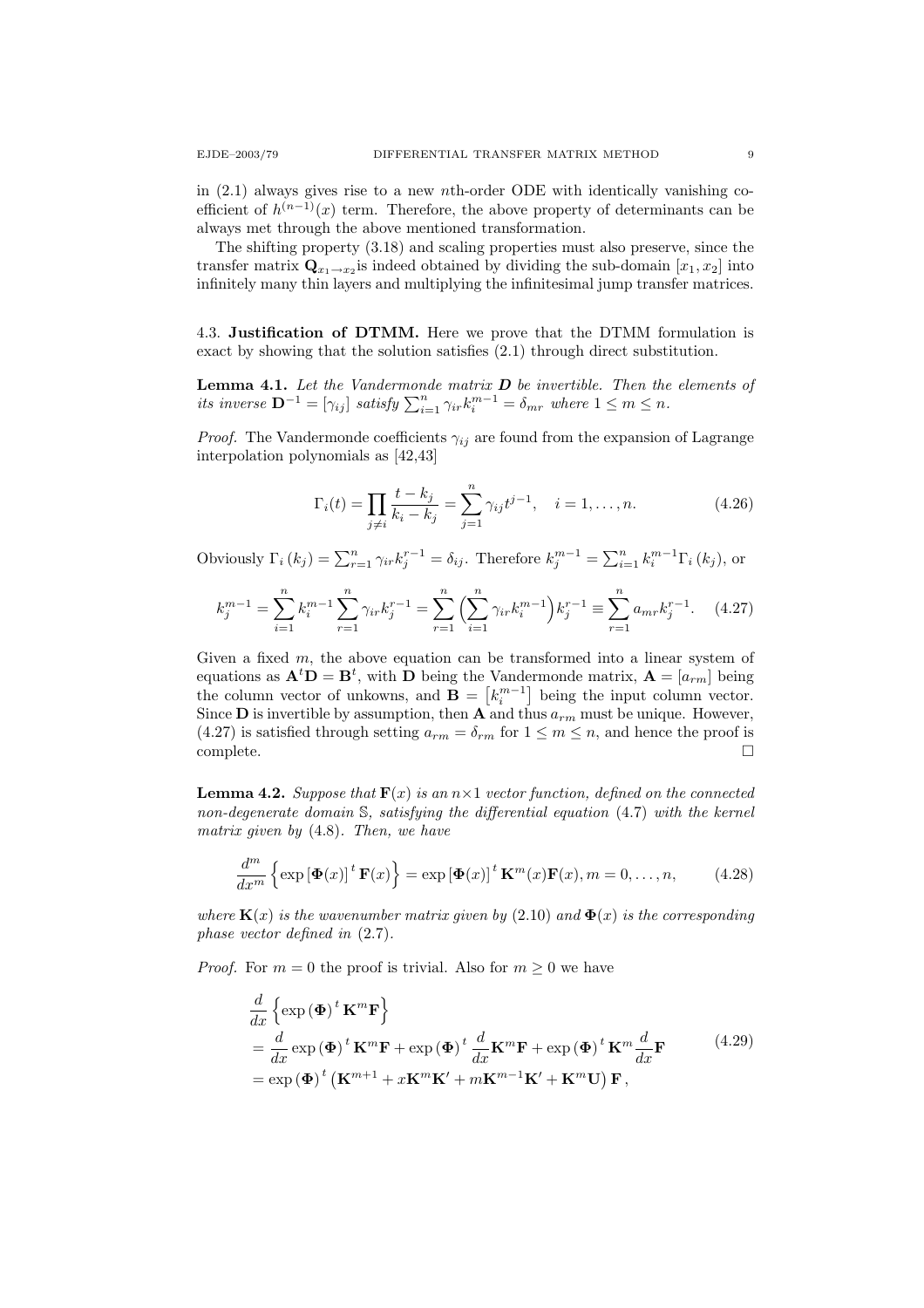where the dependence of matrices on  $x$  is not shown for the sake of convenience. From the definition of the kernel matrix (4.8), (4.29) can be simplified as

$$
\frac{d}{dx} \left\{ \exp(\Phi)^t \mathbf{K}^m \mathbf{F} \right\} \n= \exp(\Phi)^t \mathbf{K}^{m+1} \mathbf{F} \n+ \exp(\Phi)^t \left[ m \mathbf{K}^{m-1} \mathbf{K}' - \mathbf{K}^m \exp(-x\mathbf{K}) \mathbf{D}^{-1} \mathbf{C} \mathbf{K}' \exp(x\mathbf{K}) \right] \mathbf{F} \n= \exp(\Phi)^t \mathbf{K}^{m+1} \mathbf{F} + \mathbf{1}_{n \times 1}^t \left( m \mathbf{K}^{m-1} - \mathbf{K}^m \mathbf{D}^{-1} \mathbf{C} \right) \mathbf{K}' \exp(x\mathbf{K}) \mathbf{F} \n\equiv \exp(\Phi)^t \mathbf{K}^{m+1} \mathbf{F} + \mathbf{1}_{1 \times n} \mathbf{V} \mathbf{K}' \exp(x\mathbf{K}) \mathbf{F},
$$
\n(4.30)

where  $\mathbf{1}_{n\times 1}$  is defined under (2.10) and  $\mathbf{V} \equiv m\mathbf{K}^{m-1} - \mathbf{K}^m\mathbf{D}^{-1}\mathbf{C}$ . Now we show that the row vector  $\mathbf{1}_{1\times n}$ V is identically zero, but only if  $m < n$ . By defining the elements of the inverse of the Vandermonde matrix as  $\mathbf{D}^{-1} = [\gamma_{ij}],$  we have

$$
\mathbf{1}_{1 \times n} \mathbf{V} = m \mathbf{1}_{1 \times n} \mathbf{K}^{m-1} - \mathbf{1}_{1 \times n} \mathbf{K}^{m} \mathbf{D}^{-1} \mathbf{C}
$$
\n
$$
= \left[ \sum_{i=1}^{n} m k_{i}^{m-1} \delta_{ij} \right] - \left[ \sum_{i=1}^{n} \sum_{r=1}^{n} \gamma_{ir} (r-1) k_{j}^{r-2} k_{i}^{m} \right]
$$
\n
$$
= \left[ m k_{j}^{m-1} - \sum_{r=1}^{n-1} r k_{j}^{r-1} \sum_{i=1}^{n} \gamma_{ir+1} k_{i}^{m} \right].
$$
\n(4.31)

Since the inverse of D must exist by assumption, we thus have according to Lemma (4.1)

$$
\mathbf{1}_{1\times n}\mathbf{V} = \left[mk_j^{m-1} - \sum_{r=1}^{n-1} rk_j^{r-1}\delta_{mr}\right] = \mathbf{0}_{1\times n}, \ m < n. \tag{4.32}
$$

Therefore, the proof of theorem follows immediately by induction.  $\Box$ 

Theorem 4.3 (Fundamental theorem of differential transfer matrix method). Suppose that  $\mathbf{F}(x)$  satisfies the derivative Lemma, with the kernel matrix  $\mathbf{K}(x)$  satisfying the characteristic equation (2.8). Then, the function  $f(x)$  defined by (2.6) is a solution of the differential equation  $(2.1)$ .

*Proof.* By the expansion of the operator  $\mathbb{L}$  given in (2.2) on  $f(x)$  given in (2.6), and using the derivative Lemma we have

$$
\mathbb{L}f(x) = \sum_{m=0}^{n} a_m(x) \frac{d^m}{dx^m} f(x)
$$
  
\n
$$
= \sum_{m=0}^{n} a_m(x) \frac{d^m}{dx^m} \left\{ \exp \left[ \mathbf{\Phi}(x) \right]^t \mathbf{F}(x) \right\}
$$
  
\n
$$
= \sum_{m=0}^{n} a_m(x) \exp \left[ \mathbf{\Phi}(x) \right]^t \mathbf{K}^m(x) \mathbf{F}(x)
$$
  
\n
$$
= \exp \left[ \mathbf{\Phi}(x) \right]^t \left[ \sum_{m=0}^{n} a_m(x) \mathbf{K}^m(x) \right] \mathbf{F}(x).
$$
\n(4.33)

However, the summation within the brackets is the null matrix because of (2.8). Thus the right-hand-side of the above equation must be identically zero. This completes the proof.  $\hfill \square$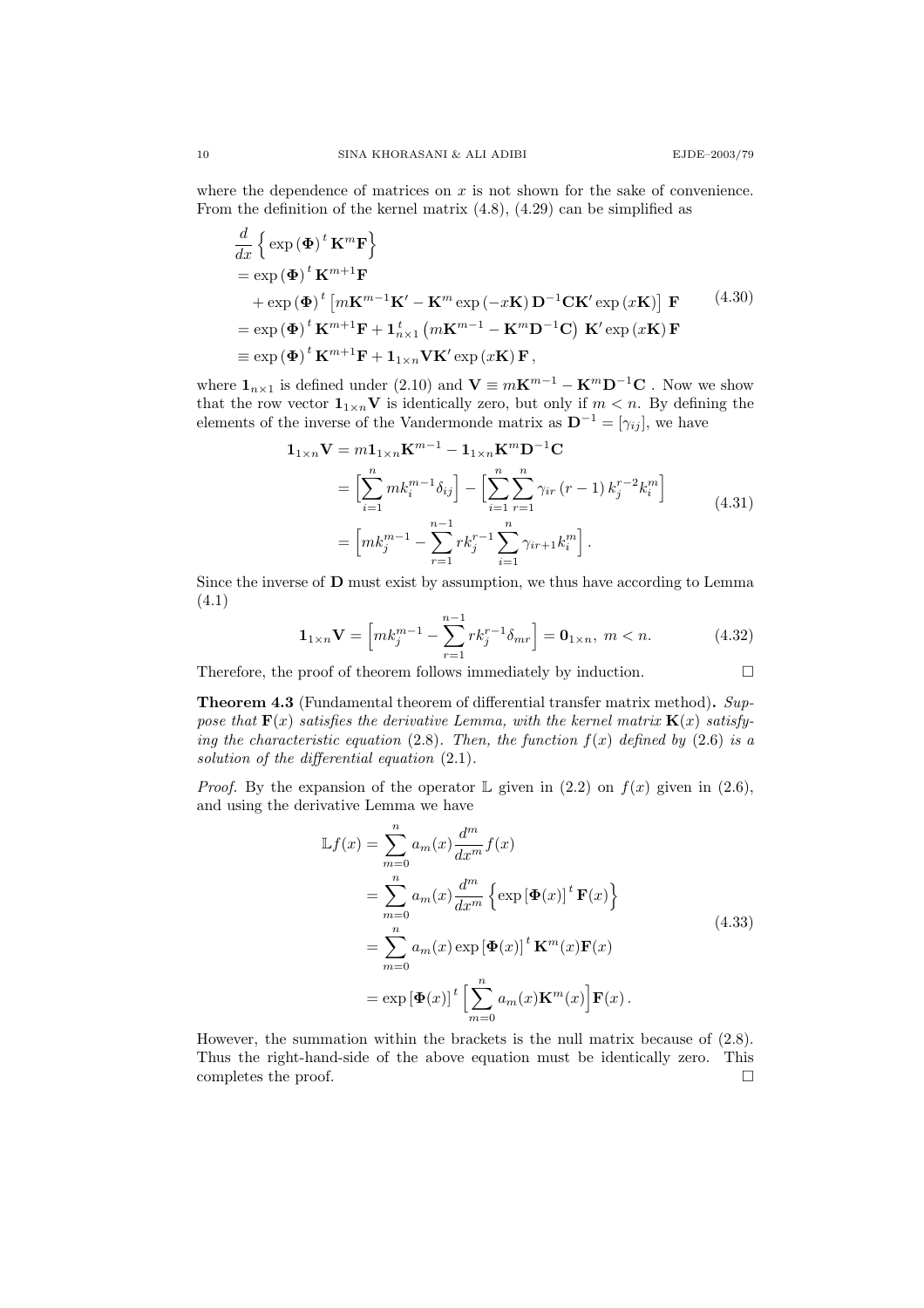4.4. Linear Independent Solutions. Consider the set of vectors  $\mathbf{F}_i \in \mathbb{S}^n, i =$  $1, \ldots, n$ , forming a basis in  $\mathbb{S}^n$ . If **Q** is a non-singular matrix, then the vectors  $\mathbf{G}_i = \mathbf{Q} \mathbf{F}_i \in \mathbb{C}^n, i = 1, \dots, n$  would clearly constitute another basis on  $\mathbb{S}^n$ . Let  $\mathbb{S}$  be a non-degenerate domain with the differential equation (2.1) and solution given by (4.11). Since S is non-degenerate, then  $\mathbf{Q}_{x_1\to x_2}$  must be non-singular for all  $x_1, x_2 \in$ S. Therefore the set of n vector functions defined by  $\mathbf{G}_i(x) = \mathbf{Q}_{a \to x} \mathbf{F}_i(a) \in \mathbb{S}^n$ form a basis on  $\mathbb{S}^n$ . Let  $\Psi$  denote the set of all functions operating on  $\mathbb{S}$ , as  $\Psi =$  $\{\psi : \mathbb{S} \mapsto \mathbb{C}\}\$ . We define the scalar functions  $g_i \in \Psi$  as  $g_i(x) = \exp\left[\Phi(x)\right]^t \mathbf{G}_i(x)$ and show that they form a basis, by inspection of their Wronskian determinant.

**Theorem 4.4.** With the above definitions, the set of functions  $g_i(x)$ ,  $i = 1, \ldots, n$ form n linear independent solutions on Ψ.

*Proof.* The Wronskian matrix in  $\Psi$  can be written as  $\mathbf{W} = \begin{bmatrix} g_i^{(j-1)}(x) \end{bmatrix}$ . Using Theorem 1 one has  $\mathbf{W} = [\exp(\mathbf{\Phi}) \mathbf{K}^{j-1} \mathbf{Q}_{a \to x} \mathbf{F}_i]$ , with the dependences on x omitted. Now we define the  $n \times n$  matrix  $\mathbf{F} = [\mathbf{F}_i]$ . Then  $\mathbf{W} = \mathbf{D} \exp(x \mathbf{K}) \mathbf{Q}_{a \to x} \mathbf{F}$ . Because S is non-degenerate  $|\mathbf{D}| \neq 0$ . Also,  $\mathbf{Q}_{a\to x}$  must be non-singular and thus  $|\mathbf{Q}_{a\to x}| \neq 0$ . Now since according to the assumption,  $\mathbf{F}_i$  form a basis on  $\mathbb{S}^n$ ,  $|\mathbf{F}| \neq 0$ and therefore for the Wronskian determinant we have  $|\mathbf{W}| \neq 0$ . Thus, the proof is  $\Box$ complete.  $\Box$ 

4.5. Treatment of Singularities. Now let S is degenerate at a finite number of isolated singularities  $\xi_i \in \mathbb{S}, i = 1, \ldots, \Sigma$ , at which  $|\mathbf{D}(\xi_i)| = 0$ . Therefore, the  $\mathbf{U}(\xi_i)$  is singular and  $\mathbf{M}_{x_1 \to x_2}$  does not exist. Without loss of generality, we can assume  $\Sigma = 1$ . If S represents the integration domain  $[x_1, x_2]$ , the total transfer matrix  $\mathbf{Q}_{x_1 \to x_2}$  by the decomposition property (3.15) can be written as

$$
\mathbf{Q}_{x_1 \to x_2} = \mathbf{Q}_{\xi + \delta x \to x_2} \mathbf{Q}_{\xi - \delta x \to \xi + \delta x} \mathbf{Q}_{x_1 \to \xi - \delta x}.
$$
(4.34)

The transfer matrices  $\mathbf{Q}_{x_1 \to \xi - \delta x}$  and  $\mathbf{Q}_{\xi + \delta x \to x_2}$  do exist and can be evaluated directly by integration and exponentiation of  $U(x)$ , as long as  $\delta x$  is positive and finite. The transfer matrix  $\mathbf{Q}_{\xi-\delta x\to \xi+\delta x}$  enclosing the singularity, also can be approximated by its equivalent jump transfer matrix as

$$
\mathbf{Q}_{\xi-\delta x\to\xi+\delta x} \n\approx \exp\left[-\left(\xi+\delta x\right)\mathbf{K}\left(\xi+\delta x\right)\right]\mathbf{D}^{-1}\left(\xi+\delta x\right)\mathbf{D}\left(\xi-\delta x\right)\exp\left[\left(\xi-\delta x\right)\mathbf{K}\left(\xi-\delta x\right)\right].
$$
\n(4.35)

This approach permits evaluation of the total transfer matrix  $\mathbf{Q}_{x_1 \to x_2}$  by making finite jumps over singularities.

If S is entirely degenerate, then the transformation  $f(x) \to w(x)h(x)$  with  $w(x)$ being a non-constant function, results in a completely different characteristic equation (2.8). A proper choice of  $w(x)$  leads to a new S, which can be no longer entirely degenerate. Then DTMM can be used to solve for  $h(x)$ .

### 5. Examples

5.1. First-order ODEs. It is easy to show the consistency of the method for first order differential equations with variable coefficients, that is

$$
f'(x) + a_0(x)f(x) = 0,
$$
\n(5.1)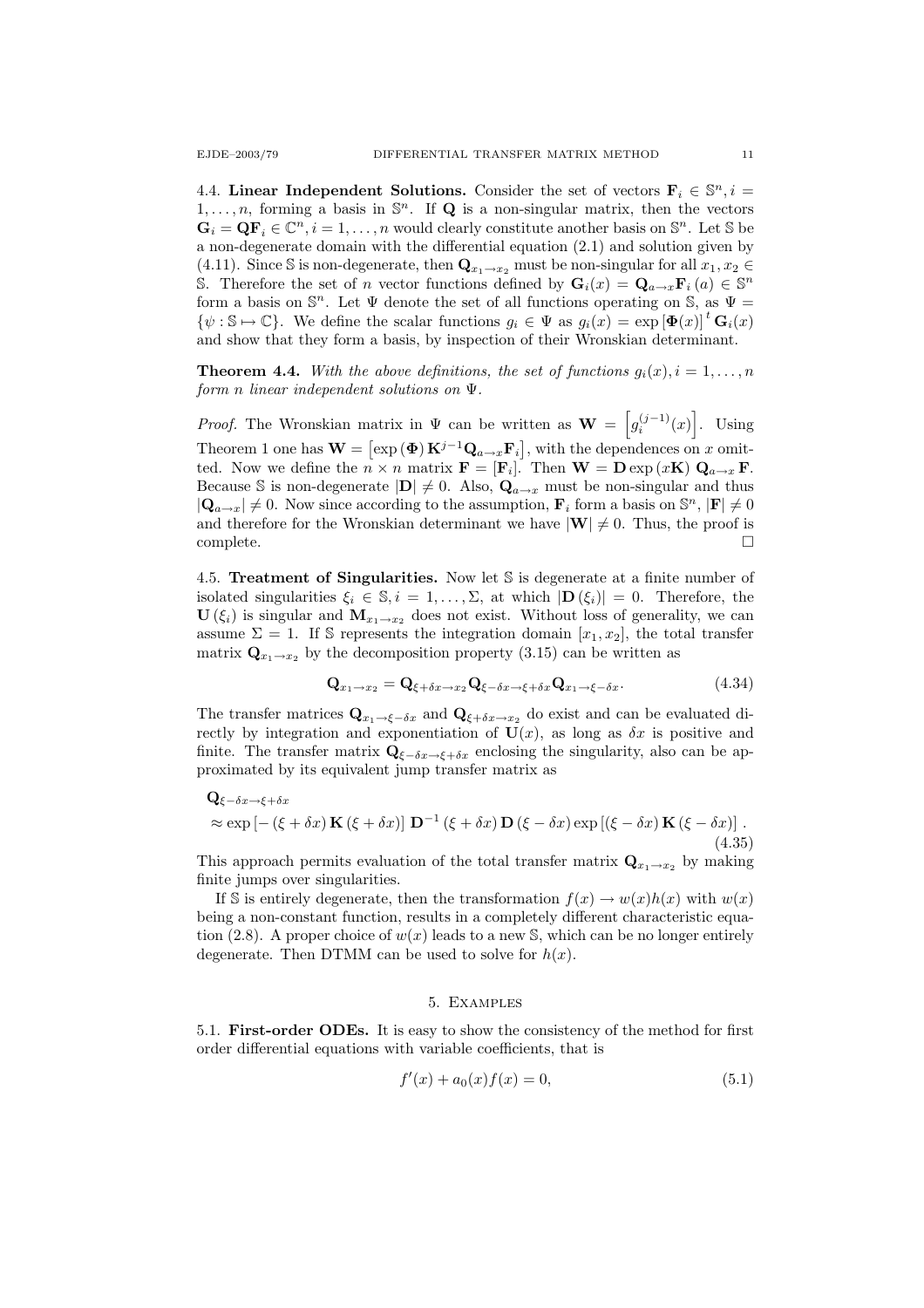having the exact solution

$$
f(x_2) = \exp\left(\int_{x_2}^{x_1} a_0(x) dx\right) f(x_1).
$$
 (5.2)

In this case, the only root of (2.8) is  $k(x) = -a_0(x)$ , all matrices become scalar with  $D = 1$  and  $C = 0$ , and the transfer exponent reduces to

$$
M_{x_1 \to x_2} = \int_{x_1}^{x_2} x \frac{d}{dx} [a_0(x)] dx = x_2 a_0(x_2) - x_1 a_0(x_1) - \int_{x_1}^{x_2} a_0(x) dx.
$$
 (5.3)

Clearly (4.15) holds and therefore, accordingly one has

$$
F(x_2) = \exp\left[x_2a_0(x_2) - x_1a_0(x_1) - \int_{x_1}^{x_2} a_0(x)dx\right]F(x_1).
$$
 (5.4)

From  $(2.6)$ , we have

$$
f(x) = \exp\left[xk(x)\right]F(x). \tag{5.5}
$$

Therefore, using  $(5.4)$  and  $(5.5)$  one can obtain  $(5.2)$ .

5.2. Second-order ODEs. In this section, we first consider the simplest secondorder differential equation with variable coefficients, given by

$$
f''(x) + a_0(x)f(x) = 0.
$$
\n(5.6)

This equation has been studied since 1836 by Sturm [44] and has been considered in many reports [45-50]. Actually, any second-order ODE can be rewritten in the form of (5.6) by the transformation given in (4.25). Also, the first order non-linear Riccati equation [2] takes the above form after suitable transformations.

In physics this equation models the propagation of transverse-electric (TE) polarized light in one-dimensional (1D) non-homogeneous media (with a positiondependent refractive index), or motion of a single electron in a 1D potential trap. In optical problems  $f(x)$  is the amplitude of transverse electric field and  $a_0(x) =$  $k_0^2 \epsilon_r(x) - \beta^2$ , in which  $k_0$  is the wavenumber of the radiation in vacuum,  $\epsilon_r(x)$ is the relative permittivity function of the medium, and  $\beta$  is the propagation eigenvalue. In quantum mechanics  $f(x)$  is the probability wave function and  $a_0(x) = 2m[E-V(x)]/\hbar^2$ , where m is the electron mass,  $V(x)$  is the electric potential,  $\hbar$  is the reduced Planck constant, and E is the energy. Radial functions of axial gravity waves of a black hole are governed by a generalized Klein-Gordon or Regge-Wheeler equation [51,52], which takes a similar form to (5.6).

Here, we consider the solution of this equation by DTMM. For  $n = 2$ , the kernel matrix  $U(x)$  can be simplified from (4.8) to

$$
\mathbf{U}(x) = \begin{bmatrix} -\left(x + \frac{1}{k_1 - k_2}\right)k_1' & \frac{k_2'}{k_2 - k_1} \exp\left[-x\left(k_1 - k_2\right)\right] \\ \frac{k_1'}{k_1 - k_2} \exp\left[+x\left(k_1 - k_2\right)\right] & -\left(x + \frac{1}{k_2 - k_1}\right)k_2' \end{bmatrix} . \tag{5.7}
$$

From (2.8), one has  $k_i^2(x) + a_0(x) = 0, i = 1, 2$ , that is  $k_1(x) = -jk(x)$  and  $k_2(x) = +jk(x)$ , with  $k(x) \equiv \sqrt{a_0(x)}$ . Therefore (5.7) simplifies as

$$
\mathbf{U}(x) = \frac{k'(x)}{2k(x)} \begin{bmatrix} -1 + j2k(x)x & \exp[j2xk(x)] \\ \exp[-2jxk(x)] & -1 - j2k(x)x \end{bmatrix},
$$
(5.8)

which is in agreement with our previous results [18,19,22]. The transfer matrix  $\mathbf{Q}_{x_1 \to x_2}$  is then found by (4.14) (exact evaluation of matrix exponential in this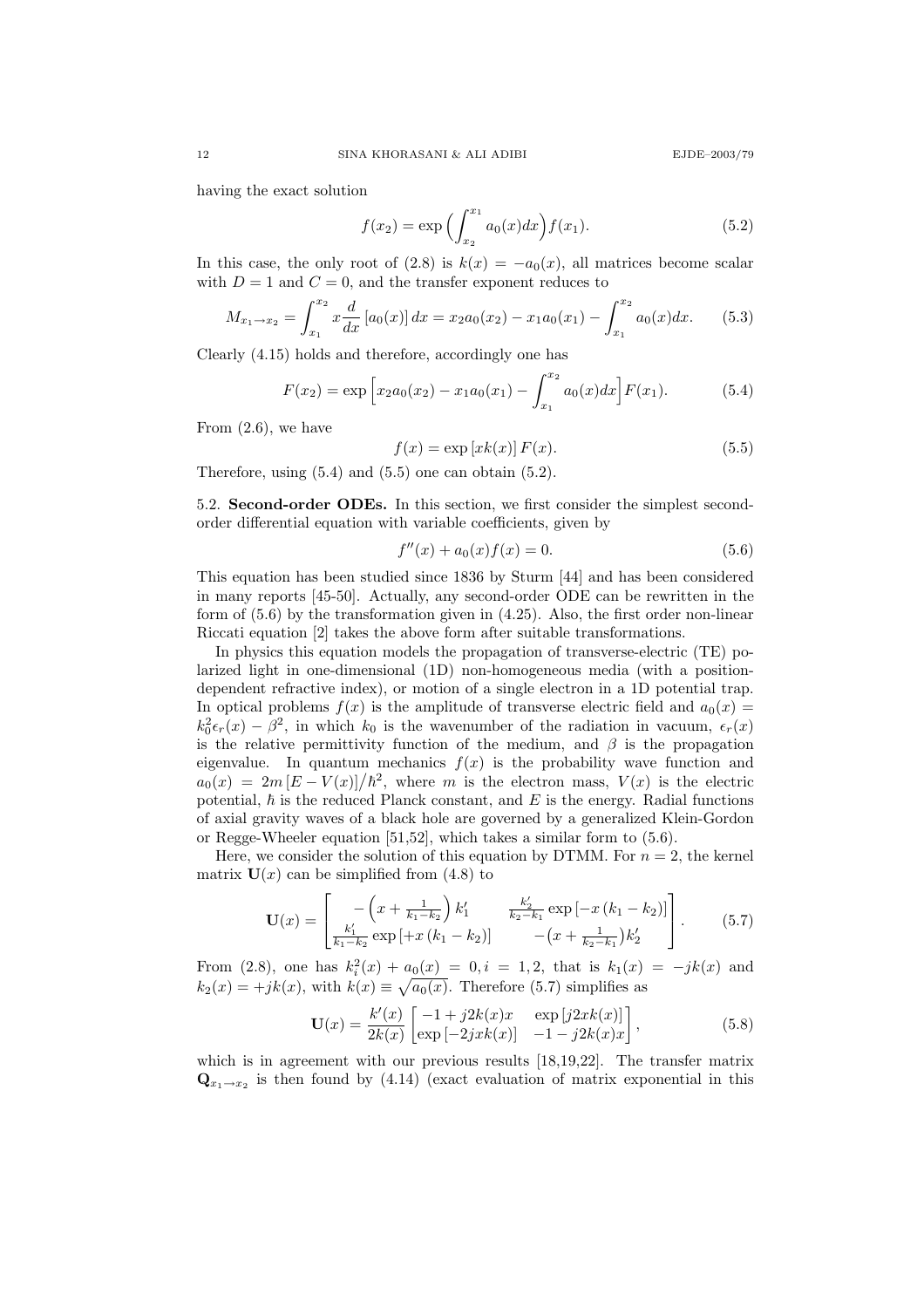case is possible by the theorem described in the Appendix B). The determinant of  $\mathbf{Q}_{x_1 \to x_2}$  is

$$
|\mathbf{Q}_{x_1 \to x_2}| = \frac{k_2(x_1) - k_1(x_1)}{k_2(x_2) - k_1(x_2)} = \frac{k(x_1)}{k(x_2)}.
$$
\n(5.9)

The complete solution of  $(5.6)$  is then given by  $(2.5)$  as

$$
f(x) = f_1(x) \exp[-jxk(x)] + f_2(x) \exp[+jxk(x)].
$$
 (5.10)

The singularities of (5.6) correspond to the turning points at which both wavenumbers become zero. In fact, a singularity separates the regions in which the waves are evanescent and propagating, or in other words,  $a_0(x)$  is respectively positive or negative. The treatment method for singularities as described in sub-section 4.5 can be applied to find the transfer matrix over the singularity, being approximated by its corresponding jump transfer matrix.

We can classify the singularities depending on the nature of the waves across the singularity. Here, a singularity at  $x = \xi$  is characterized as  $k_1(\xi) = k_2(\xi)$ , or  $a_0(\xi) = 0$ . Correspondingly, the singularity at  $x = \xi$  is referred to as type A if  $a_0 (x > \xi) > 0$  and  $a_0 (x < \xi) < 0$ , type B if  $a_0 (x > \xi) < 0$  and  $a_0 (x < \xi) > 0$ , and otherwise type C. Due to (3.6) the jump transfer matrix from region 1 to 2 across the interface  $x = \xi$  for (5.6) takes the form [18,19,22,53]

$$
\mathbf{Q}_{1\rightarrow 2} = \begin{bmatrix} \frac{k_2 + k_1}{2k_2} e^{+j\xi(k_2 - k_1)} & \frac{k_2 - k_1}{2k_2} e^{+j\xi(k_2 + k_1)} \\ \frac{k_2 - k_1}{2k_2} e^{-j\xi(k_2 + k_1)} & \frac{k_2 + k_1}{2k_2} e^{-j\xi(k_2 - k_1)} \end{bmatrix} . \tag{5.11}
$$

Here,  $k_1^2 = -a_0(\xi - \delta x)$  and  $k_1^2 = -a_0(\xi + \delta x)$ . Therefore, the jump transfer matrix over singularities given by  $\mathbf{Q}_{\xi-\delta x\to \xi+\delta x}$  simplifies as

$$
\mathbf{Q}_{\xi-\delta x \to \xi+\delta x} = \begin{bmatrix} \frac{1+j}{2} & \frac{1-j}{2} \\ \frac{1-j}{2} & \frac{1+j}{2} \end{bmatrix}, \quad \text{type A} \tag{5.12}
$$

$$
\mathbf{Q}_{\xi-\delta x \to \xi+\delta x} = \begin{bmatrix} \frac{1-j}{2} & \frac{1+j}{2} \\ \frac{1+j}{2} & \frac{1-j}{2} \end{bmatrix}, \quad \text{type B} \tag{5.13}
$$

$$
\mathbf{Q}_{\xi-\delta x \to \xi+\delta x} = \begin{bmatrix} 1 & 0 \\ 0 & 1 \end{bmatrix}, \quad \text{type C.} \tag{5.14}
$$

The results here are obtained by setting  $k(\xi \pm \delta x) \approx \sqrt{\pm \delta x a_0'(\xi \pm \delta x)}$  through the corresponding Taylor's expansion of  $a_0(x)$  around  $x = \xi$  and taking the limit  $\delta x \to 0^+.$ 

The DTMM has been used to solve (5.6) numerically [18,19], and the results have been compared to other approaches. In cases that analytical solutions are known, the results have been in agreement. While the exact transfer matrix is given by (4.14), we have noticed that the reduced form as in (4.15) can be also used and leads to accurate solutions. Also, energy dispersion of an electron in the 1D potential of infinite monatomic chain has been computed [22] by this approach. In general, computation times for DTMM are at least one order of magnitude lower than the other existing approaches. We also have discussed how it is possible to extend this approach to transverse-magnetic (TM) polarized modes and inhomogeneous anisotropic media, where four field components are solved for at once [22].

We also have recently exploited the DTMM to periodic electromagnetic structures [39], in which  $a_0(x)$ , and thus the wavenumber functions  $k_i(x)$ ,  $i = 1, 2$  are all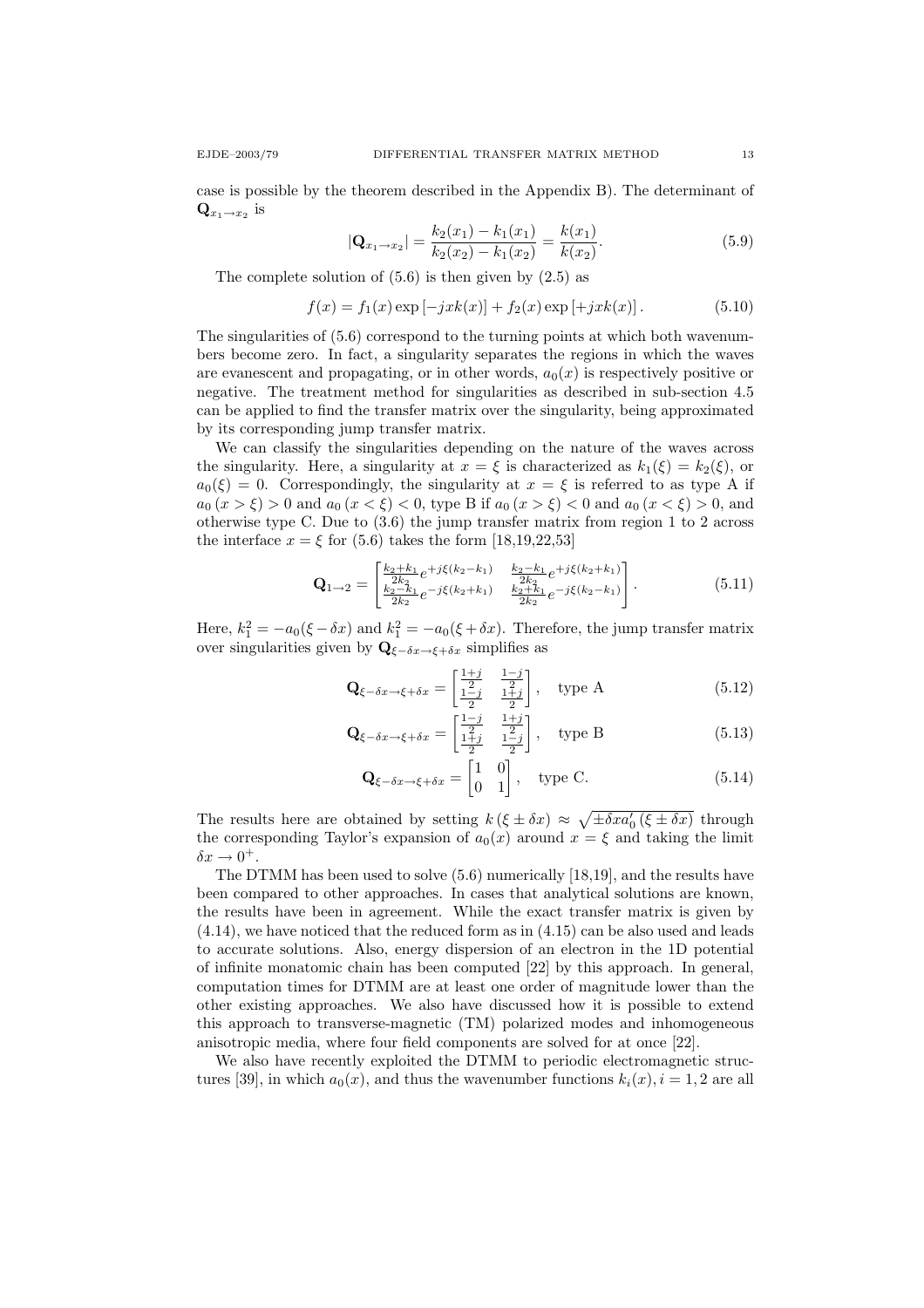periodic. This has led us to a novel yet simple mathematical description of waves in inhomogeneous periodic media.

5.3. Fourth-order ODEs. As another application example, we obtain the differential transfer matrix of a simple fourth-order differential equation that has been discussed in several reports [49,50]

$$
f^{(4)}(x) + a_0(x)f(x) = 0.
$$
\n(5.15)

This time from (2.8) we have  $k_i^4(x) + a_0(x) = 0, i = 1, ..., 4$ , and thus  $k_1(x) =$  $-k(x), k_2(x) = -jk(x), k_3(x) = +k(x),$  and  $k_4(x) = +jk(x),$  in which  $k(x) \equiv$  $\sqrt[4]{-a_0(x)}$ . The kernel matrix  $\mathbf{U}(x)$  is found by Mathematica as

$$
\mathbf{U}(x) = \frac{k'(x)}{2k(x)} \times \n\begin{bmatrix}\n2xk(x) - 3 & (1+j)e^{(1-j)xk(x)} & e^{2xk(x)} & (1-j)e^{(1+j)xk(x)} \\
(1-j)e^{(j-1)xk(x)} & 2jxk(x) - 3 & (1+j)e^{(1+j)xk(x)} & e^{2jxk(x)} \\
e^{-2xk(x)} & (1-j)e^{-(1+j)xk(x)} & -2xk(x) - 3 & (1+j)e^{(j-1)xk(x)} \\
(1+j)e^{-(1+j)xk(x)} & e^{-2jxk(x)} & (1-j)e^{(1-j)xk(x)} & -2jxk(x) - 3\n\end{bmatrix}
$$
\n(5.16)

Here, it is possible to check the determinant of  $\mathbf{Q}_{x_1 \to x_2}$  given by

$$
|\mathbf{Q}_{x_1 \to x_2}| = \exp\left(\text{tr}\left\{\mathbf{M}_{x_1 \to x_2}\right\}\right) = \exp\left(-6 \int_{x_1}^{x_2} \frac{k'(x)}{k(x)} dx\right) = \frac{k^6(x_1)}{k^6(x_2)},\tag{5.17}
$$

in justification of (4.24).

 $\mathbf{U}(x)$ 

To show the applicability of the approach, we take  $a_0(x) = -a^4x^{-4}$  for which (5.15) becomes an Euler-Cauchy equation and therefore has an exact solution given by

$$
f(x) = c_1 x^{m_1} + c_2 x^{m_2} + c_3 x^{m_3} + c_4 x^{m_4},
$$
\n(5.18)

where  $m_i = \frac{3}{2} \pm \frac{1}{2} \sqrt{5 \pm 4}$ √  $1 + a^4$ ,  $i = 1, \ldots, 4$ , and  $c_i$ ,  $i = 1, \ldots, 4$  are arbitrary constants. Since  $k(x) = ax^{-1}$ , the kernel matrix (5.16) simplifies into

$$
= \frac{-1}{2x} \begin{bmatrix} 2a-3 & (1+j)e^{(1-j)a} & e^{2a} & (1-j)e^{(1+j)a} \\ (1-j)e^{(j-1)a} & 2ja-3 & (1+j)e^{(1+j)a} & e^{2ja} \\ e^{-2a} & (1-j)e^{-(1+j)a} & -2a-3 & (1+j)e^{(j-1)a} \\ (1+j)e^{-(1+j)a} & e^{-2ja} & (1-j)e^{(1-j)a} & -2aj-3 \end{bmatrix},
$$
  

$$
\equiv \frac{3}{2x}\mathbf{I} + \frac{1}{x}\mathbf{N}
$$
 (5.19)

where **N** is a traceless constant matrix with eigenvalues  $\lambda_i = \pm \frac{1}{2} \sqrt{5 \pm 4}$ √  $1 + a^4$ ,  $i = 1, \ldots, 4$ . For this case, the kernel matrix  $\mathbf{U}(x)$  commutes with the transfer exponent  $M_{1\rightarrow x}$  so that (4.15) becomes exact. By integration of (5.19) we find

$$
\mathbf{M}_{1\rightarrow x} = \frac{3\ln x}{2}\mathbf{I} + \ln x\,\mathbf{N}.\tag{5.20}
$$

Obviously  $I$  and  $N$  commute, so that

$$
\mathbf{Q}_{1\rightarrow x} = \exp\left(\mathbf{M}_{1\rightarrow x}\right) = x^{3/2} \exp\left(\mathbf{N}\right) = x^{3/2} \mathbf{R} \left[\exp\left(\lambda_i \ln x\right) \delta_{ij}\right] \mathbf{R}^{-1},\qquad(5.21)
$$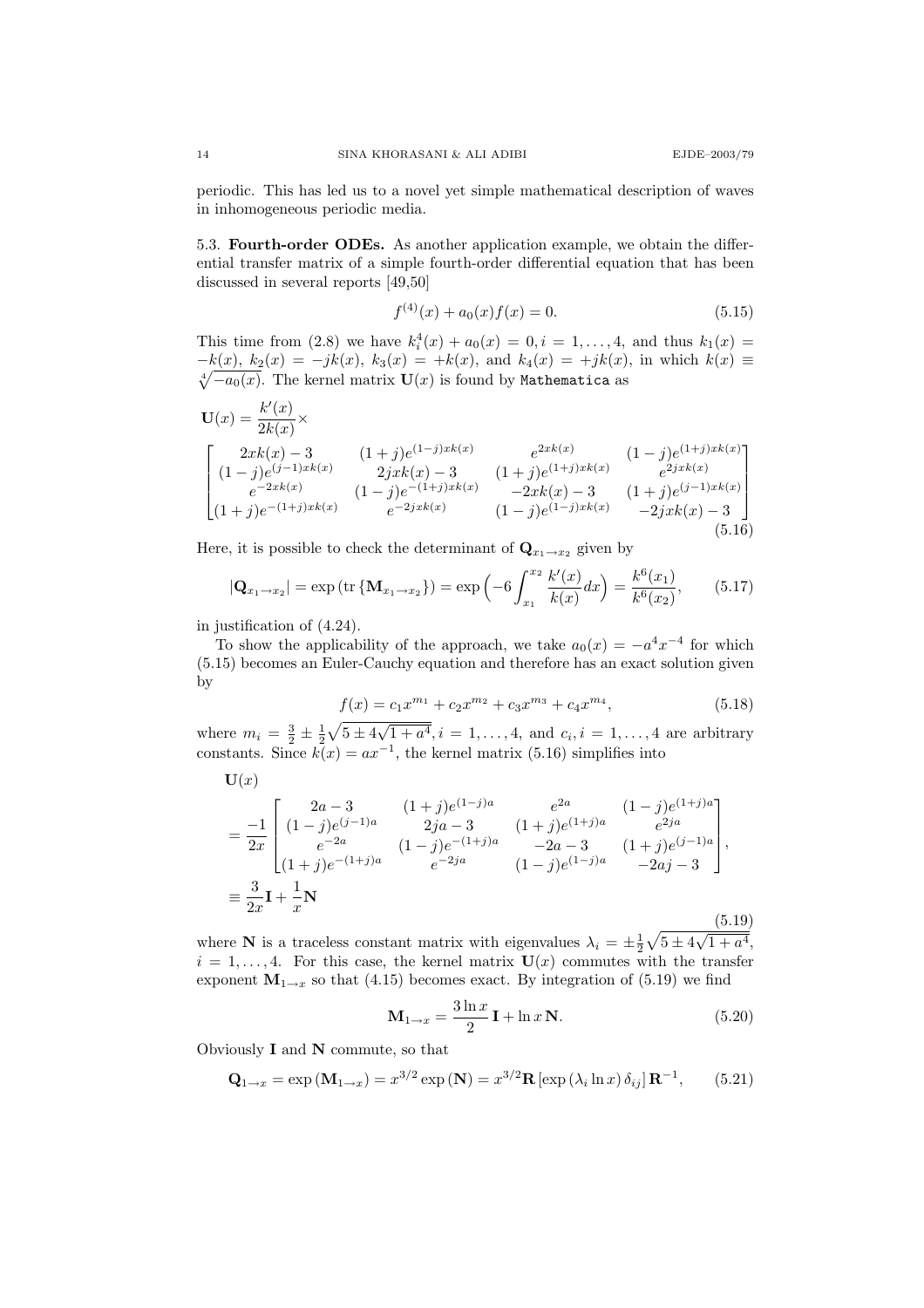where the constant matrix **R** is the diagonalizer of **N**. Therefore,  $|\mathbf{Q}_{1\rightarrow x}| = x^6$ , as required by (5.17). Furthermore, the elements of  $\mathbf{Q}_{1\rightarrow x}$  involve linear combinations of  $x^{r_i}$ ,  $i = 1, ..., 4$ , for which  $r_i = m_i$  hold.

Finally from  $(2.6)$ ,  $(2.7)$ , and  $(4.14)$  we have

$$
f(x) = \exp\left[\Phi(x)\right] \, {}^{t}\mathbf{Q}_{1\to x}\mathbf{F}\left(1\right),\tag{5.22}
$$

where  $\mathbf{\Phi}(x)$  has become a constant vector, and  $\mathbf{F}(1)$  is a vector of arbitrary constants, to be determined by boundary conditions. However, comparing to (5.18) shows that (5.22) must be indeed the general solution of (5.15).

5.4. Abel-Liouville-Ostogradski Formula. Found in 1827 by Abel for secondorder differential equations and by Liouville and Ostogradsky in 1838 for the general case, the Wronskian should satisfy [26-28]

$$
W'(x) + a_{n-1}(x)W(x) = 0,
$$
\n(5.23)

which implies that the Wronskian must be essentially a constant if  $a_{n-1}(x) \equiv 0$ . Now we show that this equation can be readily reconstructed by DTMM.

Following the discussions in sub-section 4.4 the Wronskian determinant takes the simple form  $W = |D| |\exp(xK)| |Q_{c\rightarrow x}| |F|$ , where  $c \in S$  is a constant and **F** is the matrix of independent vectors as defined in section 4.4. Therefore using (3.8) and (4.23) we find

$$
W = \prod_{i > j} [k_i(x) - k_j(x)] \exp [x \text{ tr } {\mathbf{K}}]
$$
  
\n
$$
\times \exp [ca_{n-1}(c) - xa_{n-1}(x) - \int_c^x a_{n-1}(x) dx] \prod_{i > j} \frac{k_i(c) - k_j(c)}{k_i(x) - k_j(x)} |F|
$$
  
\n
$$
= \exp [ca_{n-1}(c)] \prod_{i > j} [k_i(c) - k_j(c)] |F| \exp \left[ - \int_c^x a_{n-1}(x) dx \right]
$$
  
\n
$$
\equiv A \exp \left[ - \int_c^x a_{n-1}(x) dx \right],
$$
\n(5.24)

in which  $A$  is a constant. Clearly the Wronskian given by  $(5.24)$  satisfies the differential equation (5.23).

## 6. Conclusions

We have presented a new analytical formalism for solution of linear homogeneous ordinary differential equations with variable coefficients. The formalism is based on the definition of jump transfer matrices and their extension into differential form. We presented the derivative lemma and the fundamental theorem of differential transfer matrix method, which support the exactness of the formalism. We also discussed the linear independency of solutions. The method is completely general, but fails in the presence of identical roots of characteristic equation. We have discussed a method to deal with corresponding singularities. The main advantage of the presented method is that it deals directly with the evolution of linear independent solutions, rather than their derivatives. The DTMM, as described in §5, when applied to wave propagation problems, leads to a novel approach for understanding the behavior of physical systems.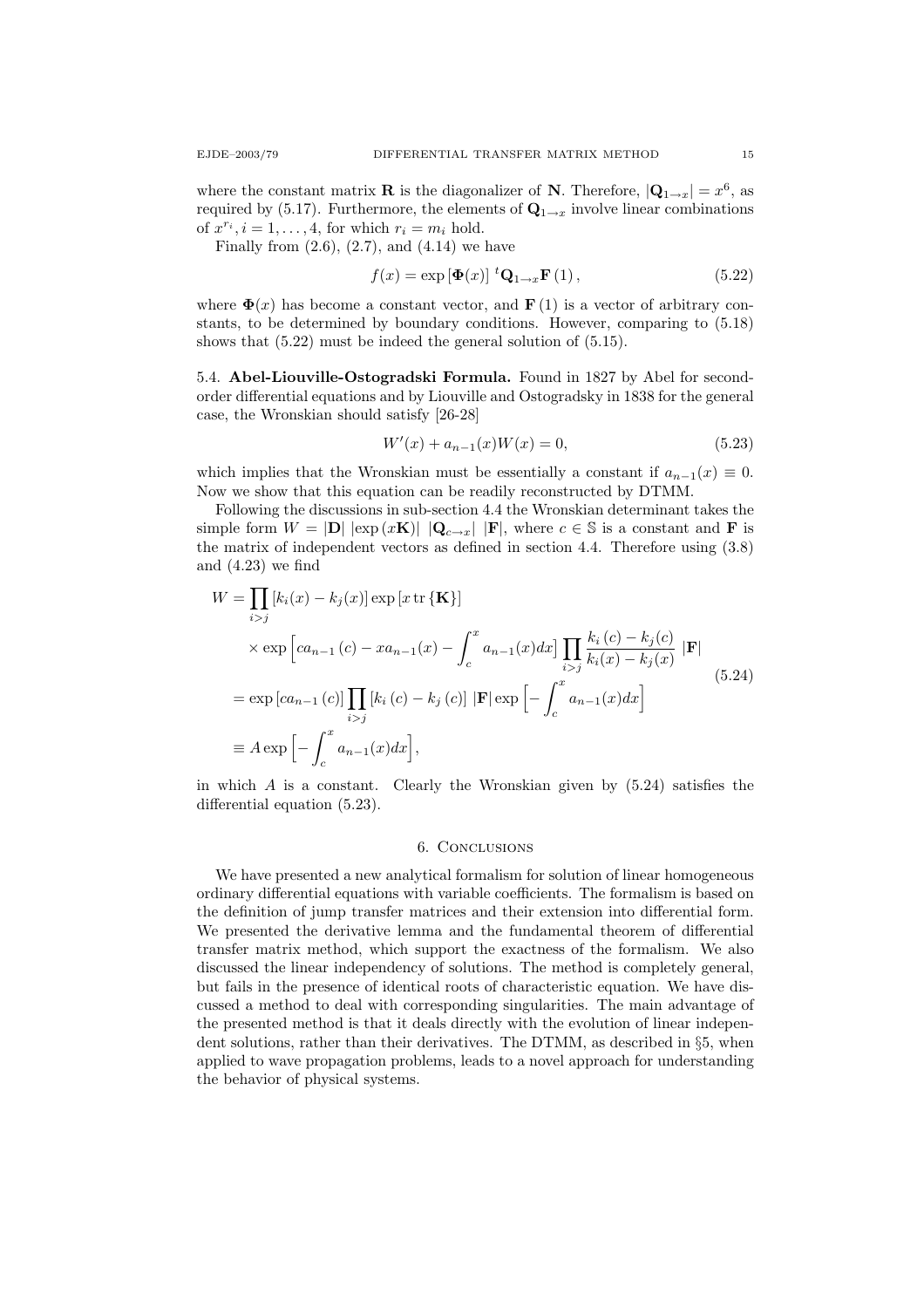Acknowledgement. One of the authors (Sina Khorasani) wishes to thank Prof. Beresford Parlett and Dr. Michael Parks at University of California at Berkeley for valuable discussions of this work.

### 7. Appendix

We prove the validity of  $(4.20)$ , by showing first that both sides have the same derivative. From [41] the left-hand side of (4.20) should obey the differential equation

$$
\frac{d}{dx_2} \Big| \exp \Big[ \int_{x_1}^{x_2} \mathbf{H}(t)^{-1} \mathbf{H}'(t) dt \Big] \Big|
$$
\n
$$
= \Big| \exp \Big[ \int_{x_1}^{x_2} \mathbf{H}(t)^{-1} \mathbf{H}'(t) dt \Big] \Big| \operatorname{tr} \left\{ \mathbf{H}^{-1} (x_2) \mathbf{H}' (x_2) \right\}. \tag{7.1}
$$

Similarly, application of the derivative theorem for determinants [32, p.178] to the right-hand-side of (4.20) results in

$$
\frac{d}{dx_2} \left| \mathbf{H}^{-1}(x_1) \mathbf{H}(x_2) \right| = \frac{1}{|\mathbf{H}(x_1)|} \frac{d \left| \mathbf{H}(x_2) \right|}{dx_2} = \frac{|\mathbf{H}(x_2)|}{|\mathbf{H}(x_1)|} tr \left\{ \mathbf{H}^{-1}(x_2) \mathbf{H}'(x_2) \right\}.
$$
\n(7.2)

Therefore, both sides satisfy the same differential equation, and thus

$$
\left| \exp \left[ \int_{x_1}^{x_2} \mathbf{H}(x)^{-1} \mathbf{H}'(x) dx \right] \right| = w(x_1) \left| \mathbf{H}^{-1}(x_1) \mathbf{H}(x_2) \right|, \tag{7.3}
$$

where  $w(\cdot)$  is a function of only  $x_1$ . But upon setting  $x_1 = x_2$  in (7.3), one gets  $w(\cdot) \equiv 1$  and hence the claim.

Matrix Exponential of  $2\times 2$  Matrices. The difficulties in evaluation of matrix exponential have been well known for a long time [54,55]. While computation of matrix exponential is possible by general [56-58] and approximate [59] methods, simple analytical expression exists only for few cases including the Euler-Rodrigues formula [59] for  $3 \times 3$  skew-symmetric matrices. Here, we report an exact expansion of matrix exponential for arbitrary  $2 \times 2$  square matrices.

Assume that  $M$  is a square matrix with arbitrary complex elements. We define the traceless matrix  $\mathbf{A} = \mathbf{M} - \frac{1}{2} \text{tr} \{ \mathbf{M} \} \mathbf{I}$ . Since  $\mathbf{A}$  and  $\frac{1}{2} \text{tr} \{ \mathbf{M} \} \mathbf{I}$  obviously commute, one can deduce that

$$
\exp\left(\mathbf{M}\right) = \exp\left(\frac{1}{2}\operatorname{tr}\left\{\mathbf{M}\right\}\right)\exp\left(\mathbf{A}\right). \tag{7.4}
$$

Now, **A** satisfies the property  $A^2 = |A| I$ , so that [60]

$$
\exp\left(\mathbf{A}\right) = \cos\left(\delta\right) \mathbf{I} + \text{sinc}\left(\delta\right) \mathbf{A},\tag{7.5}
$$

in which  $\delta = \sqrt{-|\mathbf{A}|}$  and  $\text{sinc}(x) = \sin(x)/x$ . Finally,

$$
\exp\left(\mathbf{M}\right) = \exp\left(\frac{1}{2}\operatorname{tr}\left\{\mathbf{M}\right\}\right) \left[\cos(\delta)\mathbf{I} + \operatorname{sinc}(\delta)\mathbf{A}\right].\tag{7.6}
$$

### **REFERENCES**

- [1] M. Braun, Differential Equations and Their Applications, 4th ed., Springer-Verlag, New York, 1993.
- [2] N. H. Ibragimov, Elementary Lie Group Analysis and Ordinary Differential Equations, John Wiley & Sons, Chichester, 1999.
- [3] O. Gat, Symmetry algebras of third-order ordinary differential equations, J. Math. Phys., 33 (1992), pp. 2966-2971.
- [4] L. M. Berkovich and S. Y. Popov, Group analysis of ordinary differential equations of the order of  $n>2$ , Sym. Nonlin. Math. Phys., 1 (1997), pp. 164-171.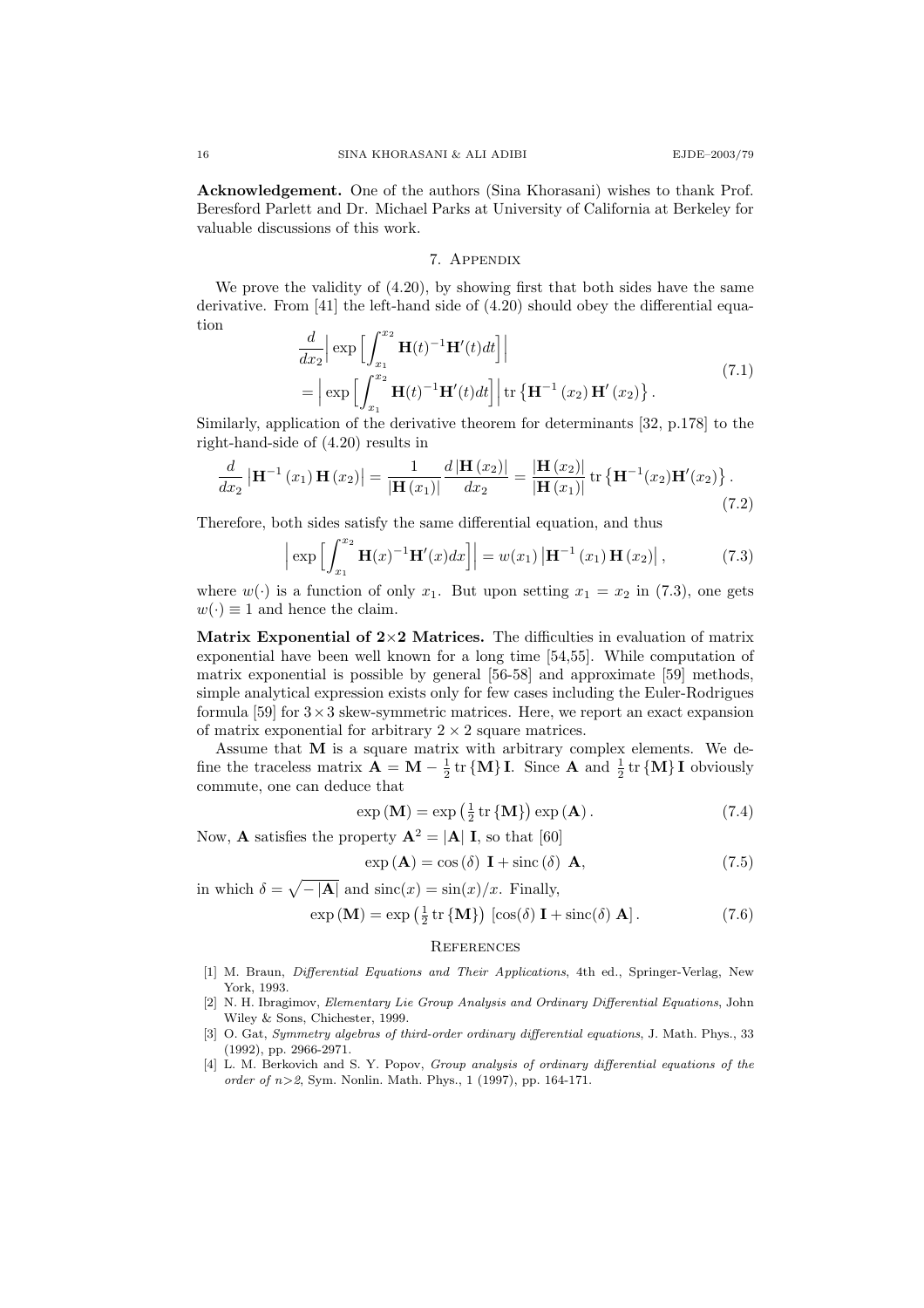- [5] W. R. Oudshoorn and M. Van Der Put, Lie symmetries and differential Galois groups of linear equations, Math. Comp., 71 (2001), pp. 349-361.
- [6] L. M. Berkovich, The method of an exact linearization of n-order ordinary differential equations, J. Nonlin. Math. Phys., 3 (1996), pp. 341-350.
- [7] R. M. Edelstein, K. S. Govinder and F. M. Mahomed, Solutions of ordinary differential equations via nonlocal transformations, J. Phys. A: Math. Gen., 34 (2001), pp. 1141-1152.
- [8] L. M. Berkovich, Transformations of ordinary differential equations: local and nonlocal symmetries, Proc. Inst. Math. NAS Ukraine, 30 (2000), pp. 25-34.
- [9] M. Bronstein and S Lafaille, Solutions of linear ordinary differential equations in terms of special functions, in Proceedings of ISSAC'2002, ACM Press, Lille, 2002, pp. 23-28.
- [10] A. Holubec and A. D. Stauffer, *Efficient solution of differential equations by analytic con*tinuation, J. Phys. A: Math. Gen., 18 (1985), pp. 2141-2149.
- [11] E. A. Coutsias, T. Hagstorm and D. Torres, An efficient spectral method for ordinary differential equations with rational function coefficients, Math. Comp., 65 (1996), pp. 611-635.
- [12] E. Babolian and M. M. Hosseini, A modified spectral method for numerical solution of ordinary differential equations with non-analytic solution, Appl. Math. Comp., 132 (2002), pp. 341-351.
- [13] W. N. Everitt, K. H. Kwon, L. L. Littlejohn and R. Wellman, Orthogonal polynomial solutions of linear ordinary differential equations, J. Comp. Appl. Math., 133 (2001), pp. 85-109.
- [14] V. Kozlov and V. Maz'ya, Differential Equations with Operator Coefficients, Springer, Berlin, 1999.
- [15] V. K. Dzyadyk, Approximation Methods for Solutions of Differential and Integral Equations, VSP, Utrecht, 1995.
- [16] B. Haile, Analytic solution of n-th order differential equations at a singular point, Elec. J. Diff. Eq., 2002 (2002), pp. 1-14.
- [17] W. T. Reid, Ordinary Differential Equations, John Wiley & Sons, New York, 1971, p. 58.
- [18] S. Khorasani and K. Mehrany, Analytical solution of wave equation for arbitrary nonhomogeneous media, Proc. SPIE, 4772 (2002), pp. 25-36.
- [19] S. Khorasani and K. Mehrany, Differential transfer matrix method for solution of onedimensional linear non-homogeneous optical structures, J. Opt. Soc. Am. B, 20 (2003), pp. 91-96.
- [20] P. Yeh, Optical Waves in Layered Media, Wiley, New York, 1988.
- [21] A. Fassler and E. Stiefel, Group Theoretical Methods and Their Applications, Birkhauser, Boston, 1992.
- [22] K. Mehrany and S. Khorasani, Analytical solution of non-homogeneous anisotropic wave equation based on differential transfer matrices, J. Opt. A: Pure Appl. Opt., 4 (2002), pp. 524-635.
- [23] D. Sarafyan, Approximate solution of ordinary differential equations and their systems through discrete and continuous embedded Runge-Kutta formulae and upgrading of their order, Comp. Math. Appl., 28 (1992), pp. 353-384.
- [24] J. C. Butcher, Numerical methods for ordinary differential equations in the 20th century, J. Comp. Appl. Math., 125 (2000), pp. 1-29.
- [25] W. Kahan and R. Li, Composition constants for rising the orders of unconventional schemes for ordinary differential equations, Math. Comp., 66 (1997), pp. 1089-1099.
- [26] S. K. Godunov, Ordinary Differential Equations with Constant Coefficients, American Mathematical Society, Providence, 1997.
- [27] I. G. Petrovski, Ordinary Differential Equations, Prentice-Hall, Englewood Cliffs, 1966, p. 109.
- [28] T. Apostol, Calculus, 2nd ed., Blaisdell, Waltham, 1969, vol. 2, p. 161.
- [29] E. G. C. Poole, Introduction to the Theory of Linear Differential Equations, Clarendon Press, Oxford, 1936, p. 12.
- [30] P. Lancaster, Theory of Matrices, Academic Press, New York, 1969, p. 36.
- [31] S. Khorasani and A. Adibi, New analytical approach for computation of band structure in one-dimensional periodic media, Opt. Commun., 216 (2003), pp. 439-451.
- [32] J. R. Mangus, and H. Neudecker, *Matrix Differential Calculus with Applications in Statistics* and Econometrics, John Wiley & Sons, Chichester, 1988, p. 151.
- [33] F. J. Dyson, The S matrix in quantum electrodynamics, Phys. Rev., 75 (1949) pp. 1736-1755.
- [34] P. Roman, Advanced Quantum Theory, Addison-Wesley, Palo Alto, 1965, p. 310.